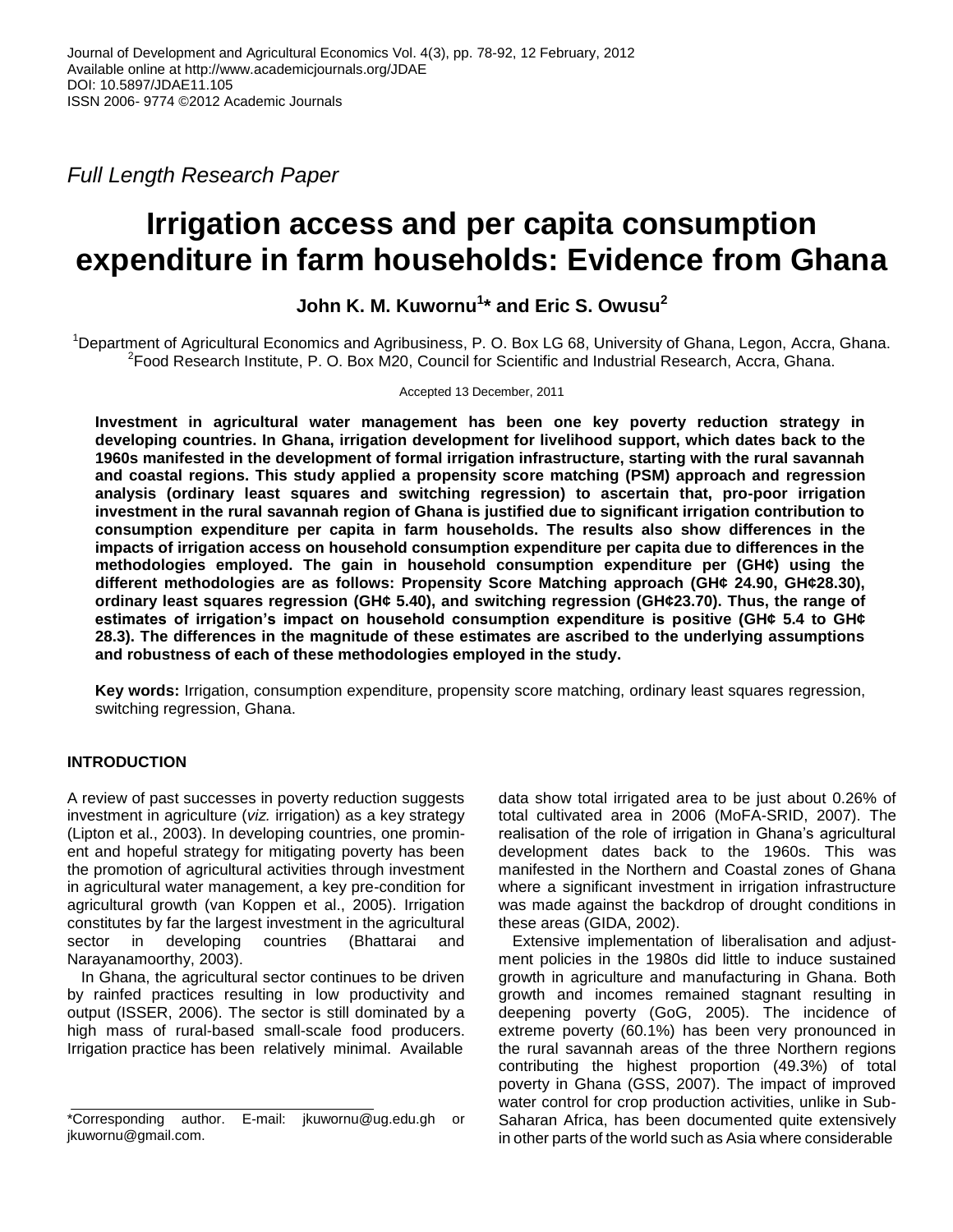investments in water management for irrigation have been made. Asian research findings consistently indicate that irrigation development reduces poverty in rural areas (Mellor and Desai, 1985; Chambers et al., 1989; Hossain, 1989; Hussain and Hanjra, 2003). According to Saleth et al. (2003), the fundamental routes through which investments in agricultural water management (irrigation) affects poverty, are the production or productivity effects, and employment or income effects. However, as revealed by Comprehensive Assessment of Water Management in Agriculture (CAWMA) (2007), these effects can be direct or indirect, positive or negative. The effects include changes in food production, employment, food prices/ consumption, empowerment, risk and vulnerability, education and capacity. Other studies also establish a link between access to irrigation and improvement in household welfare primarily through improved cultivation intensity and yields (Datt and Ravallion, 1998; Hussain and Giordano, 2004; Adeoti et al., 2007); increased incomes and consumption (Rozelle, 1996; Diao et al., 2005; Huang et al., 2006; Hussain, 2007); and created employment through the engagement of communities in dam construction and improved demand for hired labour (Chambers, 1988; Barker et al., 2000).

To the best of our knowledge, relevant studies on irrigation-poverty linkages have been less explicit on the magnitude of irrigation impacts on household poverty conditional on membership in irrigation project. This paper presents the results of a study conducted on the effects of access to irrigation on farm household consumption expenditure per capita in the *Tolon-Kumbungu* district of Ghana.

#### **RESEARCH METHODOLOGY**

The study was carried out on two formal irrigation schemes (*Bontanga* and *Golinga*) in the *Tolon-Kumbungu* district in Northern Ghana. The *Tolon-Kumbungu* District was carved out of the West Dagomba District in 1998. The district's economy is typically agrarian where potential for year-round irrigated farming is high along the banks of the White Volta and on the two biggest dams-*Bontanga* and *Golinga*. These districts host a sizeable number of the citizenry engaged in the cultivation of vegetables and cereals (www.ghanadistricts.com). Due to the promotion of dry season farming, markets such as the *Tamale* Municipality are supplied year round with vegetables. Rains begin in May and end in the latter part of October. July to September is the peak period of rain giving rise to rampant flooding. The average annual rainfall is 1000 mm.

The *Bontanga* irrigation scheme was constructed beginning 1980, but crop production commenced in 1987. The project caters for seventeen (17) surrounding villages. The gross area under the scheme is 570 ha. The dam water flows through surface canals by gravity. Cropping is carried out in two main seasons. In the rainy season (May to October), rice, corn and cowpea are cultivated. Dry season (October to April) crops include rice, onion, okro, tomato, pepper and cowpea. Fresh vegetables are sold within the *Tamale* Municipality and nearby marketing centers. The bulk of the onion produced is sold in the southern markets of Kumasi and Accra. The average farm size on the scheme is about 0.6 ha (1.5 acres) (Preliminary survey in October, 2007).

The *Golinga* irrigation scheme on the other hand was put into

production in 1973. The scheme serves five surrounding communities, being relatively smaller (33 ha of irrigable land). Water in the dam, like that of *Bontanga*, flows by gravity through surface canals. The main crop cultivated is rice but sometimes vegetables are also cultivated. Cultivation on the scheme is done mostly in the dry season whiles rainy season activities are shifted onto upland rainfed areas. There is ready market for produce bought mostly at the farm gate. Farm sizes range from 0.2 to 0.4 ha (Preliminary survey in October, 2007).

From the point of view of management, membership in both *Bontanga* and *Golinga* irrigation projects was purposely based on ethical and sustainability considerations. In the assignment process, victims of the negative effect of the dam construction were first considered. Farmers in closer communities to the scheme were next considered for scheme lands before all others. However, owing to limited scheme land and the need to engender a sense of community ownership (in all surrounding communities) there are situations where some farmers in farther communities rather own scheme lands. But generally, being a victim and closeness to scheme are two variables strongly determining membership.

The study utilizes both qualitative and quantitative data that are collected from a cross-section of irrigating and rainfed farmers in the study areas. A predominantly structured questionnaire was used in the study. The questionnaire covers data on irrigation adoption decisions of households a year before they entered into the scheme. The same set of adoption decision data are gathered from non-irrigating farmers. Data on household production activities, incomes, consumption expenditure, asset base, social participation and participatory decision-making are also solicited by close-ended questions. Apart from data on irrigation adoption decision, all other data are in current (past production year) terms.

A stratified random sampling technique was used to select the irrigating farmers. The reason for stratification is that differences exist in the distribution of water in the head-tail ends of the schemes. Hence to ensure a fair representation a list of the irrigating farmers was obtained from scheme management, and farmers stratified according to their location on the scheme. From these strata, simple random selection was done to obtain seventy (70) farmers for each of the two schemes. Further, eighty (80) and seventy (70) rainfed farmers residing around Golinga and Bontanga schemes, respectively, were purposively sampled once the interviewer was within the locality. For this group, a sampling frame was non-existent. Propensity score matching method is data demanding in terms of sample size. This is because, an appropriate rainfed group matches for the irrigating group must be identified based on predicted probabilities. A large sample increases the possibility of finding a large matching group for the irrigating farmers. Large samples also ensure good statistical reliability for estimates.

Given these considerations, 150 rainfed farmers were considered adequate for comparison with a sample of 140 irrigating farmers. In all 290 farmers were interviewed. STATA, Eviews and SPSS softwares were used for the analysis.

#### **Propensity score matching approach (PSM)**

In analysing the impact of irrigation on outcome means, the method of matching based on propensity scores is applied. Analysing the impact or gain of project interventions requires the establishment of the requisite counterfactual that represents what would have happened had the project not taken place or what otherwise would have been true (Baker, 2000). The establishment of this counterfactual often poses a daunting task in *ex post* project analysis where before intervention situation remains missing. Under such circumstances appropriate estimation of the counterfactual is established by way of a comparative group that does not participate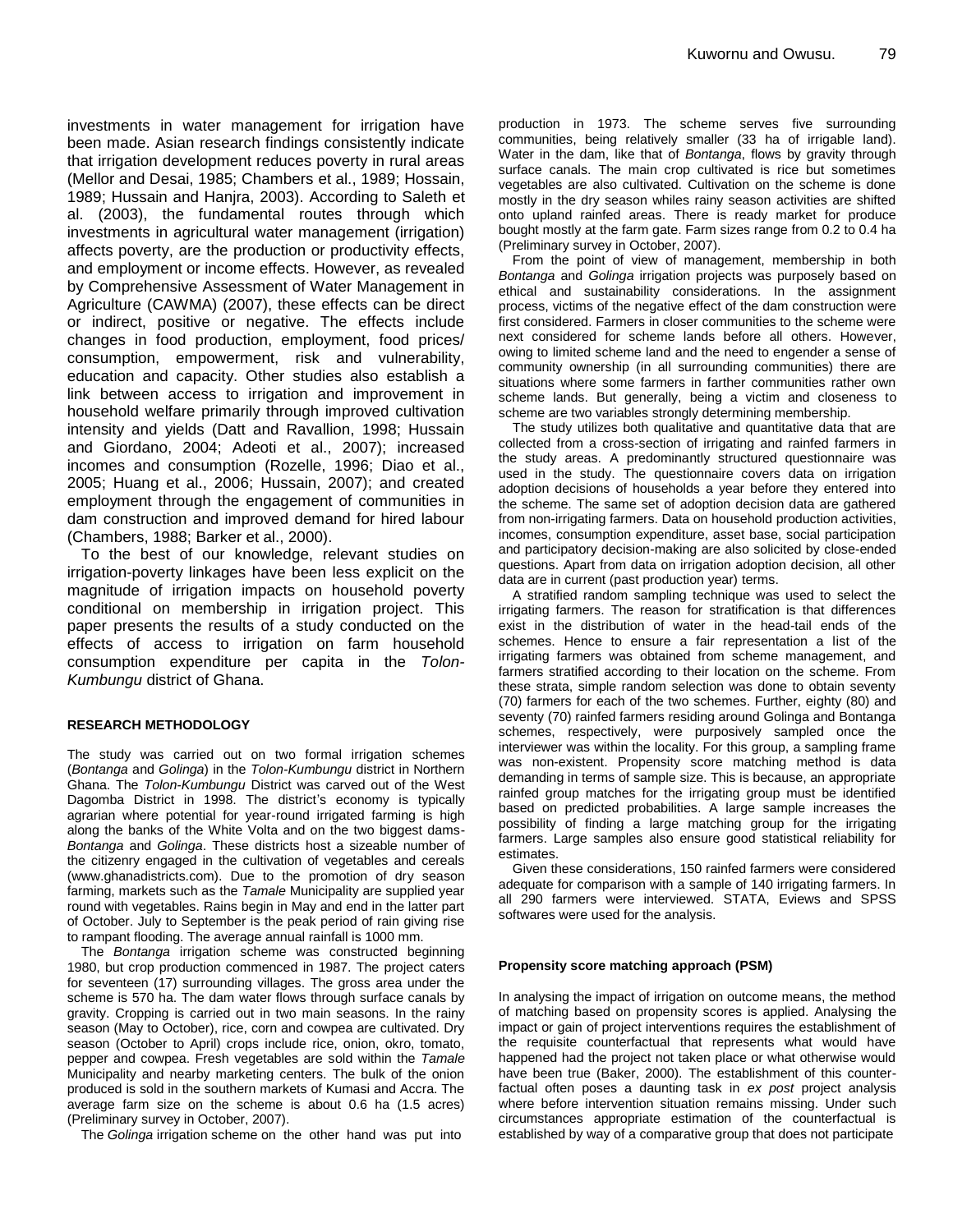in the intervention. In projects, where participants were selected purposively rather than at random, the problem of "selection bias" is often encountered in evaluation of impacts. Therefore analysis of the impact based on a "with and without" approach yields inaccurate results (Friedlander and Robins, 1995), and any attempt to net out actual project impact must factor in the underlying selection process (Zaman, 2001).

Assignment to participate in irrigation in the study sites was purposively done. Owing to this mode of assignment, the PSM framework is adopted for estimating the impact of irrigation access on household per capita consumption<sup>1</sup>. Impact through this outcome variable is obtained by matching an ideal comparative group (non-irrigating farmers) to the treatment group (irrigating farmers) on the basis of propensity scores (P-scores) of X.X is the set of observable characteristics that determine irrigation participation. By so doing the selectivity bias is (largely) eliminated.

To develop the PSM framework, let  $Y_i$  be the outcome variable of household *i*, such that  $Y_{1i}$  and  $Y_{0i}$  denote household outcomes with and without access to irrigation, respectively. A dummy variable  $I_i$  denotes irrigation access by household *i*, where  $I_i = 1$ if the household has access to irrigation and  $I_i = 0$ , otherwise. The outcome observed for household *i*,  $Y_i$  is defined by the switching regression (Quandt, 1972).

$$
Y_i = I_i Y_{1i} + (1 - I_i) Y_{0i}
$$
 (1)

The impact of irrigation on household *i*'s consumption expenditure per capita is given by;

$$
\Delta_i Y_i = Y_{1i} - Y_{0i} \tag{2}
$$

Where  $\Delta_i Y_i$  denotes the change in the outcome variable of household *i*, resulting from access to irrigation.

A household cannot be both ways, therefore, at any time, either  $Y_{1i}$  (irrigating household) or  $Y_{0i}$  (non-irrigating household) is observed for that household. This gives rise to the selectivity bias problem (Heckman et al., 1997). The framework assumes heterogeneity in impacts of outcomes (household per capita consumption) and a stable-unit-treatment value (SUTV). The heterogeneity assumption is important because, practically all households with access to irrigation cannot benefit equally as a result of differing characteristics. The SUTV assumption implies that, the impact is confined within households such that possible interaction effects are ruled out (Cobb-Clark and Crossley, 2003).

The most commonly used evaluation parameters are averages (Heckman et al., 1997). Two means are common in the impact analysis framework, the average treatment effect, (ATE) and the average treatment effect on the treated (ATT). In the case of irrigation, ATE estimates the effect of irrigation on the outcomes of the whole population without regards to irrigation but the ATT estimates irrigation effects conditional on access to irrigation water. It is the latter which this study seeks to estimate and it is represented as;

$$
ATT = [E(\Delta_i | I_i = 1)] = E[Y_{1i} - Y_{0i} | I_i = 1] = E[
$$
  
\n
$$
Y_{1i} | I_i = 1] - E[Y_{0i} | I_i = 1]
$$
 (3)

 $\overline{a}$ 

From (3), E  $[Y_{0i} \mid I_i = 1]$  is the missing data representing the outcomes of irrigation participants in the absence of irrigation. One way to estimate this missing data is to use outcomes of a nonirrigating group. By using the outcomes of a non-irrigating group, (3) can be rewritten as

$$
[E(\Delta_i | I_i = 1)] = E[Y_{1i} | I_i = 1] - E[Y_{0i} | I_i = 0]
$$
\n(4)

Without controlling for the unobservable heterogeneity, (4) can be shown to consist of a bias in addition to the impact estimate. Subtracting and adding E  $[Y_{0i} | I_i = 1]$  to the right hand side of (4) gives

$$
E[Y_{1i} | I_i = 1] - E[Y_{0i} | I_i = 0] - E[Y_{0i} | I_i = 1] + E
$$
  
[Y\_{0i} | I\_i = 1] (5)

Rearranging (5) gives,

 $\overline{a}$ 

$$
= E[Y_{1i} - Y_{0i} | \underbrace{I_i = 1] + E[Y_{0i} | I_i = 1] - E}_{\text{max}}
$$

$$
[Y_{0i} | I_i = 0] = E [A_i | I_i = 1] + \{E [Y_{0i} | I_i = 1] - E [Y_{0i} | I_i = 0]\}
$$
\n(6)

Thus, a bias of the magnitude shown in (6) results when nonirrigating farmers are selected for comparison with irrigating farmers, without controlling for the non-random irrigation assignment (Cobb-Clark and Crossley, 2003; Ravallion, 2005).

The PSM method takes care of the bias, so that estimated irrigation impact is largely consistent. The method identifies and matches households within the non-irrigating group that are similar in observable characteristics  $(X_i)$ , to those of the irrigating group. This is done by deriving propensity scores<sup>2</sup> from a binary logit estimation of irrigation participation model (Dehejia and Wahba, 2002). A binary logit model can be represented as,

$$
\Pr(I_i = 1 \mid X) = \frac{1}{1 + e^{-\beta X}} = \Pr(X),\tag{7}
$$

Where X is a vector of explanatory variables including household characteristics and criteria for placement, which are deemed to influence access to irrigation; Pr (X) is the propensity score. Based on the propensity scores of irrigating and non-irrigating farmers, the nearest neighbour matching is used to select the 'best' nonirrigating group for the irrigating group.

Rosenbaum and Rubin (1985) opine that, since exact matching is rarely possible, an issue of closeness must be considered. Matching therefore uses the expected outcomes of the nonirrigating group (without irrigation), conditional on the propensity scores to estimate the expected counterfactual of the irrigating farmers (Cobb-Clark and Crossley, 2003). Thus the relation, holds, only when the assumption of closeness of propensity scores is valid (common support assumption).

$$
\{E[Y_{0i}], I_i = 1, X_i = x\} = \{E[Y_{0i}], I_i = 0, X_i \approx x\}
$$
 (8)

<sup>&</sup>lt;sup>1</sup> In this study, household consumption expenditure per capita has been used as a proxy for welfare. This paper is a follow up of Owusu et al., (2011).

<sup>&</sup>lt;sup>2</sup> The propensity scores, P(X) = Pr ( $I_i = 1 | X_i = x$ ), give the probability of participation in the irrigation program conditional on a vector of household characteristics,  $X_i$ .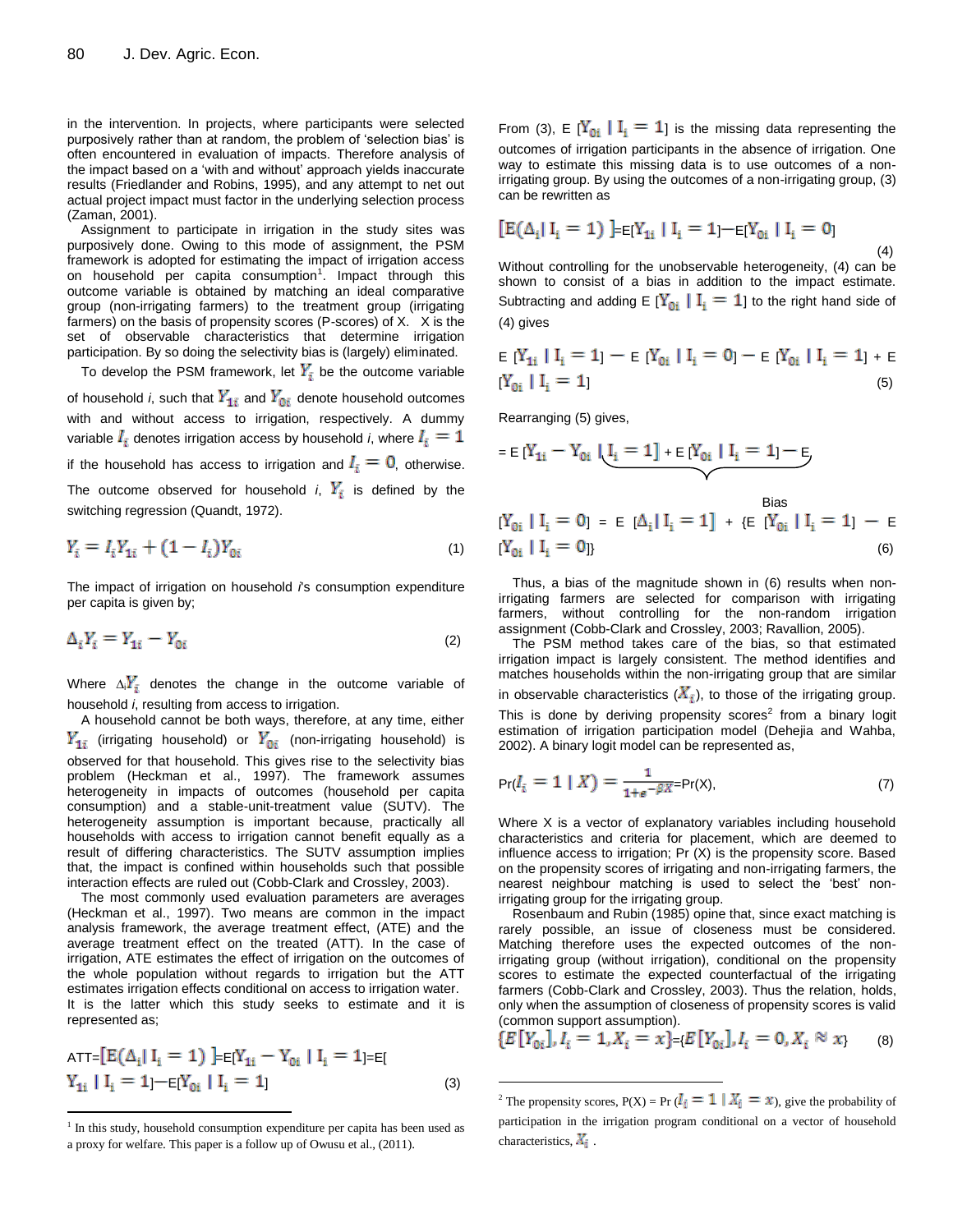The 'conditional independence' or 'exogeneity' assumption must hold for this relation to be true. Rosenbaum and Rubin (1985) showed that once appropriate common support is established the conditional independence assumption becomes valid. They proved that, if outcomes without irrigation  $(Y_{0i})$  are independent of participation in irrigation  $(I_i)$  given  $X_i = x$ , then participants are also independent of participation  $(I_i)$  given their propensity scores  $[P(X)].$ 

In PSM irrigation participation characteristics are used to estimate a single value (P-score) which serve as the basis of comparison rather than the characteristics themselves. The latter could be very laborious; hence PSM solves the "curse of dimensionality". Once common support is established for the irrigating group, the heterogeneous impact (ATT) of irrigation on household consumption expenditure per capita can then be estimated using Equation (9).

$$
ATT = [E(\Delta_i | I_i = 1)] = \frac{1}{I_i} \Sigma (Y_{1i} - E[Y_{0i}]) I_i = \frac{1}{I_i} \Sigma \Delta_i I_i
$$
\n(9)

Irrigation impacts on incomes by increasing farm revenues. The impact of irrigation on farm incomes would likely increase farm household expenditure, all things being equal. Huang et al. (2006) found that, irrigating households<sup>3</sup> realised 79% higher revenues than non-irrigating<sup>4</sup> households. The difference was chiefly ascribable to the possibly higher yields, increased intensity and switch to high-value crops. They used the fixed effect framework to also verify the magnitude of irrigation impacts on income. Their multivariate analysis showed that increasing irrigated area<sup>5</sup> by one hectare increased both cropping and total incomes by 3028 Yuan and 2628 Yuan, respectively. They inferred that since crop income accounts for a much higher percentage of total household income of poorer households, a positive impact on crop income coupled with the structural characteristics of household income suggest a poverty reduction role of irrigation. Diao et al. (2005) also reported higher incomes by as much as 50% in irrigated settings compared to non-irrigated areas.

In their review of empirical support of irrigation in poverty reduction, Hussain and Hanjra (2003) concede that although empirical studies do not use common income categories and yardsticks to allow meaningful inter-comparisons, whatever the metric used, it is not uncommon to find 50% higher incomes in irrigated settings than in rainfed areas. Studies in Vietnam, Thailand, Philippines and India show that the depth of poverty ranged from 5.4 to 11.0% in irrigated settings and from 13.3 to 33.4% in rainfed settings (Ut et al., 2000; Isvilanonda et al., 2000; Hossain et al., 2000; Thakur et al., 2000; Janaiah et al., 2000). Similarly, income inequalities are slightly higher in rainfed settings (0.34 to 0.61) than in irrigated settings (0.30 to 0.53). A study in Sri Lanka"s WLB System compares irrigating farmers to non-irrigating farmers and results show that household incomes were higher in irrigated areas than in non-irrigated areas (Hussain and Hanjra, 2003). Average monthly household expenditure was 24% higher in irrigated areas than in non-irrigated areas. Thus, access to irrigation infrastructure enables households to smooth their consumption. They also report of a similar study in Pakistan where as a result of irrigation, crop incomes improved by 12 to 22%. Bhattarai et al.

 $\overline{a}$ 

(2002) also found higher net farm incomes in irrigated settings (77%) than rainfed settings from a study in Bihar, India.

#### **The ordinary least squares regression model of household consumption expenditure per capita (welfare)**

A simple linear model is used to analyse the relationship between irrigation as an intervention variable and household welfare (per capita consumption). Following Chong et al. (2004), Andersson et al. (2006) and Johannsen (2006), the welfare model has logarithm of consumption per capita  $(C_i)$  as the dependent variable and a vector of individual, household and community variables  $(X_{im})$  as potential determinants of household consumption expenditure per capita. The welfare model is specified in Equation (10) as follows:

$$
log C_i = \alpha + \beta I_i + \sum_{m}^{M} \theta X_{im} + \varepsilon_i,
$$
\n(10)

Where,  $\varepsilon_i$  ~ $N(0,1)$ 

The ordinary least squares regression is used to estimate the parameter of interest,  $\beta$ . This shows the relationship between irrigation (*I*) and household welfare (consumption per capita) given other welfare determinants  $(X_{im})$ . The  $\beta$  estimate is consistent and unbiased once the assumptions of normal and homoskedastic residuals are not violated.

#### **The switching regression model of household consumption expenditure per capita (welfare)**

The switching regression model of household consumption expenditure per capita intuitively involves separate estimations for irrigator and non-irrigator sub-samples due to the possible systematic differences in mode of access and participation in an irrigation project. Irrigation participation thus becomes the selection criterion governing observation household consumption expenditure per capita. Depending on the assumption regarding the relationship between the residuals of the selection regime and the outcome equations, both exogenous and endogenous switching regressions can be developed (Foltz, 2004). Letting  $I_i$  represent an irrigation participation dummy where  $i \in [0,1]$ , an irrigation selection criterion function can be expressed as

$$
I_i = \gamma' Z_i + u_i
$$
  
\n
$$
u_i \sim IIN(0,1)
$$
\n(11)

where,  $Z_i$  is a vector of household, farm and village characteristics, as well as instruments deemed to influence irrigation participation or adoption decision of household  $\mathbf{i}$ ,  $\mathbf{y}$  is the vector of parameters to be estimated, and  $u_i$  is the error term. Also let  $Y_i$  represent the level of household consumption expenditure. Based on the irrigation selection criterion function of Equation (11), outcome  $(Y_i)$ are observed for two different regimes (Maddala, 1983; Gebregziabher, 2008).

$$
Y_{1i} = \beta_1 X_{1i} + \nu_{1i} \qquad \text{if and only if} \quad \gamma Z_i + u_i > 0 \quad \text{:\n
$$
\text{Irrigators } (I_i = 1) \tag{12}
$$
$$

<sup>&</sup>lt;sup>3</sup> Households that have access to irrigation for crop production activities.

<sup>&</sup>lt;sup>4</sup> Households that have no access to irrigation for crop production, and typically do rainfed production.

The authors account for irrigation in the model in terms of the extent or size of plot irrigated by a farmer, possibly because of a high degree of variation in the area of plots irrigated.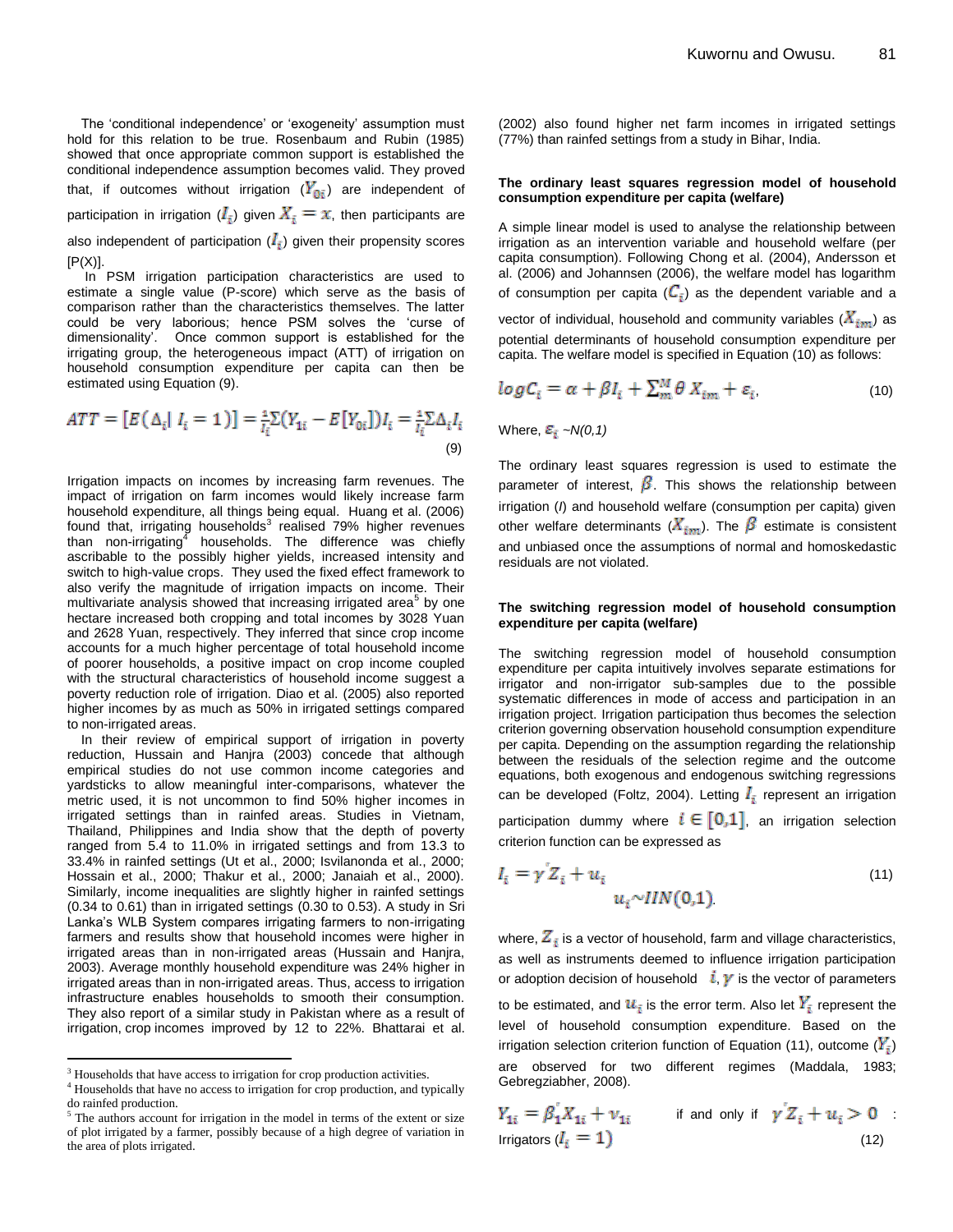$$
Y_{2i} = \beta_2 X_{2i} + \nu_{2i}
$$
 if and only if  $\gamma Z_i + u_i \le 0$ : Non-irrigators  $(I_i = 0)$  (13)

Where,  $X_i$  is a vector of exogenously determined variables of household  $i, \beta$  is the coefficient vector, and  $v_i$ , the residuals.

Following Foltz (2004), we first assume that the unobserved residual effects on household consumption expenditure per capita between irrigators and non-irrigators are independent of the unobserved effects on irrigation participation condition. That is

$$
E[v_{1i}|I_i = 1] = E[v_{2i}|I_i = 0] = 0, \text{ and } \text{Cov}(u_iv_i) = 0
$$

This implies that sample partitioning between irrigators and nonirrigators is entirely exogenous to their behaviour so that an exogenous switching structure results, as in equations (11) and (12). The unconditional expectation of these models can be expressed as Applying least squares to equations (14) and (15) gives consistent estimate of the  $\beta$ .

$$
E[Y_{1i}|x_{1i}] = \beta_1' X_{1i}
$$
 (14)

$$
E[Y_{2i}|x_{2i}] = \beta_2' X_{2i}
$$
 (15)

However, there is a high likelihood that uncontrolled factors (e.g. farmer's inherent managerial ability) in the disturbance term,  $u_i$ , influencing participation in irrigation also simultaneously influences the level of outcomes (that is, net farm income and hence household consumption expenditure per capita), so that  $\cot(u_i v_i) \neq 0$ . Under this scenario sample separation between irrigators and non-irrigators become endogenous to their behaviour, and governed by an irrigation participation regime. Here the expected values of the error terms in the outcome equations conditioned on the sample selection is non-zero and least squares renders estimated coefficients inconsistent and inefficient (Freeman et al., 1998). Here, the error terms  $v_{1i}$ ,  $v_{2i}$  and  $u_i$  are assumed to follow a trivariate normal distribution with mean vector zero and covariance matrix (Maddala, 1983; Lokshin and Sajaia, 2004).

$$
\Sigma = \begin{bmatrix} \sigma_u^2 & \sigma_{1u} & \sigma_{2u} \\ \sigma_{1u} & \sigma_1^2 & \cdot \\ \sigma_{2u} & \cdot & \sigma_2^2 \end{bmatrix}
$$

Where,  $\sigma_u^2$  is the variance of the error term in the selection equation,  $\sigma_1^2$  and  $\sigma_2^2$  are the variances of the error terms in the continuous equations;  $\sigma_{1u}$  is the covariance of  $u_i$  and  $v_{1i}$ ; and  $\sigma_{2u}$  is the covariance of  $u_i$  and  $v_{2i}$ . As can be deciphered, the covariance between  $v_{1i}$  and  $v_{2i}$  is not defined as  $Y_{1i}$  and  $Y_{2i}$  are never observed simultaneously. It is assumed that  $\sigma_u^2 = 1$ , since  $\gamma$  is estimable only up to a scalar factor (Maddala, 1983). The expected (conditional) outcomes of net farm income and hence household consumption expenditure per capita for the two regimes are expressed as

$$
E(Y_{1i}|I=1) = \beta_1 X_{1i} + \sigma_1 \rho_1 W_{1i}
$$
 (16)

$$
E(Y_{2i}|I=0) = \beta_2' X_{2i} - \sigma_2 \rho_2 W_{2i}
$$
 (17)

Where  $\sigma_1$  and  $\sigma_2$  are the standard deviations of the two outcome equations, respectively;  $\rho_1$  is the correlation coefficient between  $v_{1i}$  and  $u_i$ ;  $\rho_2$  is the correlation coefficient between  $v_{2i}$ and  $u_i$ .  $W_{1i}$  and  $W_{2i}$  are the non-selection hazard terms<sup>6</sup> for the respective regimes. The model in (15) and (16) are identified by construction through nonlinearities. The models can be fitted one equation at a time by either two-stage least squares or maximum likelihood estimation. However, both estimation methods are inefficient and require potentially cumbersome adjustments to derive consistent standard errors (Lokshin and Sajaia, 2004). In order to obtain consistent standard errors, the full information maximum likelihood (FIML) method was employed to simultaneously fit the binary and continuous parts of the model. This approach relies on joint normality of the error terms in the binary and continuous equations.

Given the assumption with respect to the distribution of the disturbance terms, the logarithmic likelihood function for the system of Equations in (16) and (17) is

$$
\label{eq:1} \begin{split} \begin{aligned} \text{In} L\,&=\Sigma_i\big(\,I_i \omega_i \Bigg[ \text{In}\{F\,(\eta_{1i})\} + \text{In}\bigg\{\!\frac{f\binom{V_{zij}}{\sigma_z}}{\sigma_z}\!\bigg\}\!\Bigg] + \big(1-I_i\big) \omega_i \big[\text{In}\{1-F(\eta_{2i})\} + \text{In}\bigg\{\!\frac{f\binom{V_{zij}}{\sigma_z}}{\sigma_z}\!\bigg]\!\big)\end{aligned}
$$

where  $F(\cdot)$  is a cumulative normal distribution function,  $f(\cdot)$  is a normal density distribution function,  $\omega_i$  is an optional weight for observation i, and  $\eta_{ji} = \frac{(yZ_i + \rho_j v_{ji}/\sigma_j)}{\sqrt{1-\rho_j^2}}$ ;  $j = 1, 2$ ; where,  $\rho_1 = \sigma_{1u}^2/\sigma_u \sigma_1$  and  $\rho_2 = \sigma_{2u}^2/\sigma_u \sigma_2$ .

#### **Hypothesis**

For the switching regression model, the hypothesis is as follows: H<sub>0</sub>: There is *no significant difference* between the means of predicted consumption expenditure per capita of irrigating and nonirrigating households, that is,  $\Delta_{\widetilde{Ycexp}} = 0$ 

 $H_a$ : The mean of predicted consumption expenditure per capita of irrigating households *is significantly higher* than that of nonirrigating households, that is  $\Delta_{\widehat{Ycexp}} > 0$  Where,  $\Delta_{\widehat{Ycexp}}$  is the impact of irrigation on predicted household consumption expenditure per capita. Table 1 shows the description of variables in the welfare model.

#### **RESULTS**

 $\overline{a}$ 

## **Socio-economic variables: Age, gender, marital status and education**

Information on the socio-economic profile of respondents

 $6$  The non-selection hazard term otherwise known as the inverse Mills ratio is the ratio of the probability density function (pdf) to the cumulative distribution function (cdf) of a standard normal evaluated at  $\gamma Z_i$ .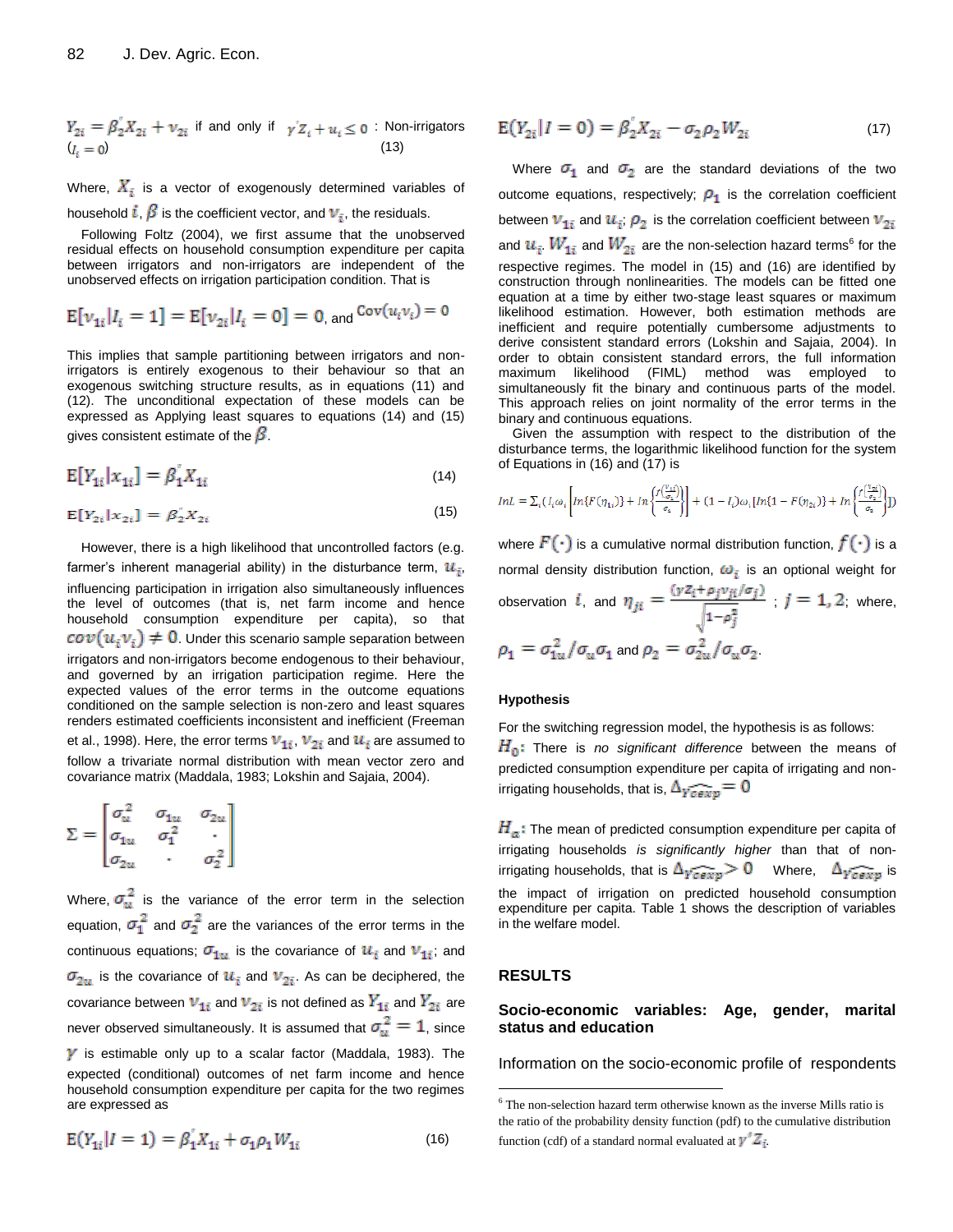| Variable         | <b>Description</b>                                           | <b>Measurement</b>                        |
|------------------|--------------------------------------------------------------|-------------------------------------------|
| AGE              | Age of household head                                        | Continuous                                |
| <b>GENDER</b>    | Gender of household head                                     | Dummy: 1 for male; 0 for female           |
| <b>YRSC</b>      | Years of formal education of household head                  | Continuous                                |
| SCUL             | Size of cultivated land (hectares)                           | Continuous                                |
| <b>FREXT</b>     | Frequency of extension visits (number per year)              | Continuous                                |
| <b>LTINC</b>     | Logarithm of total income                                    | Continuous                                |
| AFCRE            | Ease of access to formal credit                              | Dummy: 1 for easy access, 0 for otherwise |
| <b>AICRE</b>     | Ease of access to informal credit                            | Dummy: 1 for easy access, 0 for otherwise |
| LGLIVS           | Logarithm of the value of livestock holdings                 | Continuous                                |
| EASM             | Ease of access to market                                     | Dummy: 1 for easy access, 0 for otherwise |
| <b>LGNIINCPC</b> | Logarithm of non-irrigation income per capita                | continuous                                |
| <b>IRRI</b>      | Access and use of irrigation water                           | Dummy: 1 for access/use, 0 for otherwise  |
| <b>LCONSPC</b>   | Logarithm of the value of consumption expenditure per capita | Continuous                                |
|                  |                                                              |                                           |

**Table 1.** Description of variables in the welfare model.

**Table 2.** Descriptive statistics of relevant variables.

|                                                               | <b>Means</b>      |                |            |
|---------------------------------------------------------------|-------------------|----------------|------------|
| <b>Description</b>                                            | <b>Irrigators</b> | Non-irrigators |            |
| Age of household head                                         | 51                | 52             | $-0.326$   |
| Years of schooling                                            | 9                 | 8              | 0.328      |
| Dependency ratio                                              | 2.4               | 1.9            | $2.155**$  |
| Total household income per capita (GH $\phi$ )                | 70.7              | 35.8           | 5.387***   |
| Size of livestock (TLUs)                                      | 3.0               | 4.0            | $-1.308*$  |
| Size of land under irrigation (ha)                            | 0.5               |                |            |
| Size of land under rainfed (ha)                               | 2.9               | 2.8            | 0.425      |
| Frequency of extension advice per year                        | 2.4               | 1.8            | $3.797***$ |
| Ease of access to output markets: 1=easy access, 0 otherwise  |                   |                |            |
| Ease of access to informal credit: 1=easy access, 0 otherwise |                   |                |            |
| Household land covered by dam: 1=yes, 0 otherwise             |                   |                |            |
| Shortest distance from residence to scheme (km)               | 3.1               | 3.7            | $2.470***$ |
| Location of settlement farm plot: 1=Bontanga, 0 otherwise     |                   |                |            |
| Irrigation participation: 1=irrigation use, 0 otherwise       |                   |                |            |
| Net farm income per ha $(GH\phi)$                             | 1020.0            | 563.8          | $3.449***$ |
| Household consumption expenditure per capita (GH $\phi$ )     | 230.0             | 207.3          | $1.610*$   |

\*\*\*, \*\* & \* show significance at 1, 5 and 10% levels, respectively.

is presented in Table 2. Average age of both irrigators and non-irrigators *ex post<sup>7</sup>* is 51 and 52 years, respectively having increased from *ex ante<sup>8</sup>* values of 29 and 27 years respectively. In both periods however, statistical tests did not unearth any significant difference in age between irrigators and non-irrigators. This is attributable to the fact that both groups belong to the same population and the variable in question does not lend itself to change based on irrigation participation or otherwise. However the higher *ex post* age for both

 $\overline{a}$ 

groups suggest an ageing farmer population, with the much younger energetic youth possibly switching to more lucrative ventures.

For both categories of producers, between 94 to 100% are males as against 6% of female producers. Production activity in the Tolon-Kumbungu district is thus maledominated. The observed low proportion of female producers can be ascribed to the local or traditional norm that enshrines males as heads households and heads of households" major production activity for that matter. And for a study with the head of household as the target for interview, low female representation should be expected. For the female irrigators, some reasons for their championing household production activities on scheme

 $7$  This is operationalised as the study period or year.

<sup>&</sup>lt;sup>8</sup> This is operationalised as the year prior to scheme inception/irrigation project participation.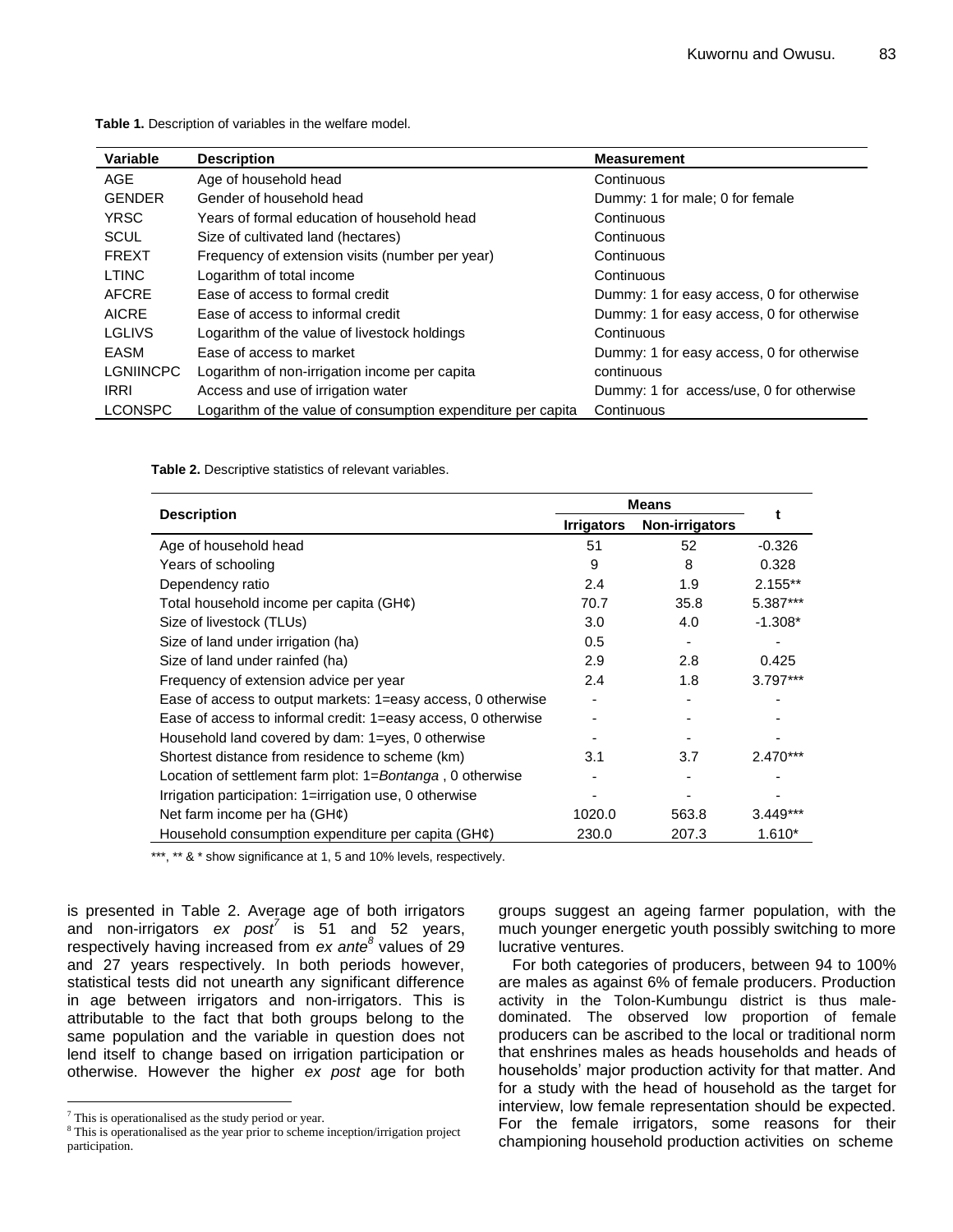lands include closer ties with land lords who were involved in land allocation, status as widows or plot inheritance from deceased husbands. With regards to marital status, majority (99%) of both irrigators and nonirrigators are married. The rest are either single or separate/divorced (Table 2). Information on the highest level of education attained by respondents show that majority (91%) of irrigators and 96% of non-irrigators have not had any formal education. The rest who have been through the formal system have had average schooling years of 7 and 8, respectively (Table 2).

# **Household size**

The distribution of household size shows ex ante values of 8 and 7, respectively, for irrigators and non-irrigators. This increased significantly $9$  to 13 for irrigators and 12 for non-irrigators in the ex post period under consideration (Table 2). However no significant difference exists between household sizes for irrigators and non-irrigators in both pre-participation and post-participation periods. This shows an increasing household size to date, and access to irrigation may have had no influence on increasing household size in the District. It is noteworthy that, larger family size can reduce household welfare if there has not been any significant improvement in productive resources or income-generating activities for the household (Grootaert et al., 1995). On the other hand, larger size of household with high proportion of economically active members is relevant for household welfare security (Glewwe et al., 2000).

# **Size of land holdings**

Average holding size for irrigating farmers *ex ante* is about 6.72 acres (2.68 ha), as compared to 6.78 acres (2.71 ha) for non-irrigating farmers. These have increased respectively to 8.83 acres (3.53ha) and 7.1 acres (2.84 ha) in the *ex post* period (Table 2). The nonsignificance in mean difference of *ex ante* sizes for irrigators and non-irrigators should be expected owing to similarity in farming characteristics in the large population. However for irrigators, the significantly higher<sup>10</sup> size of land holdings is attributable largely to access to irrigation.

# **Household occupation, income and welfare**

Information sought on the types of occupation engaged in by respondents and other household members show that for all the responding farmers, crop production activities

 $\overline{a}$ 

serve as the main economic activity. However, household heads or other household members may also engage in secondary activities including livestock rearing and selling, butchering, carpentry, fishing, masonry, basketry and mat weaving, petty trading, rice and sheabutter processing, selling of scrap, wood splitting, and driving of tractor during land preparation and harvesting. Income from these activities in addition to both irrigated and nonirrigated income defines the household"s total income. Further analysis on sources of household income reveals that non-farm income for respondents could be as much as 12 to 15% in the District. Thus, as much as 85 to 87% of household income is reinforced by farming income. For irrigators, average income from irrigation activity is about 45% though it could be as much as 59% at the *Bontanga* irrigation scheme. Irrigated income thus accounts for the highest proportion of total income. Higher irrigation income is augmented by higher cultivation intensity made possible by the use of purchased inputs. Analysis on the proportion of purchased inputs in total input expenditure shows that the former could be as much as 53% for irrigators and 48% for non-irrigators. A t-test result shows a significant mean difference at the 10% level. Thus increased use of purchased input is associated with irrigated production activities.

Information on household income and consumption expenditure per capita (welfare) are the following. For irrigators, a per capita income of GHc 78.7 is significantly<sup>11</sup> higher than that of GHc 60.2 for nonirrigators. Similarly, annual household consumption expenditure per capita in irrigating households is GHc 230.0 as against GHc 207 in non-irrigating households.

# **Irrigation participation model**

The study analyses the impact of irrigation on household consumption per capita (welfare). It does so by utilising the PSM method to extract consistent estimates of impacts. The irrigation participation decision model has irrigation participation or membership (IRRIPA) as the binary dependent variable regressed over *ex ante* variables such as age (AGE) and years of education (YRSC) of the household head, household size (HHSI), size of farm land (SIFL), ease of access to markets (EASM), extension advice (EXT), land coverage by dam (LCOV) and nearness to scheme (NEARN).

The pseudo R-squared, which tells the explanatory power of the predictors in the model, is about 27%. The likelihood ratio chi-square value at 8° of freedom is significant at 1%. This confirms the overall fitness of the model. From the estimated parameter results, the coefficients of the square of age (AGESQ), ease of access to markets (EASM), access to extension advice (EXT) and land coverage by dam (LCOV) are significant. All four variables have positive influence on the likelihood

<sup>&</sup>lt;sup>9</sup> For irrigators, a t-value of 4.923 is significant at 1%; for non-irrigators, a tvalue of 6.331 is also significant at 1%.

 $10$  A t-value of 2.841 is significant at 1%.

 $\overline{a}$  $11$  A t-value of 2.580 is significant at 5%.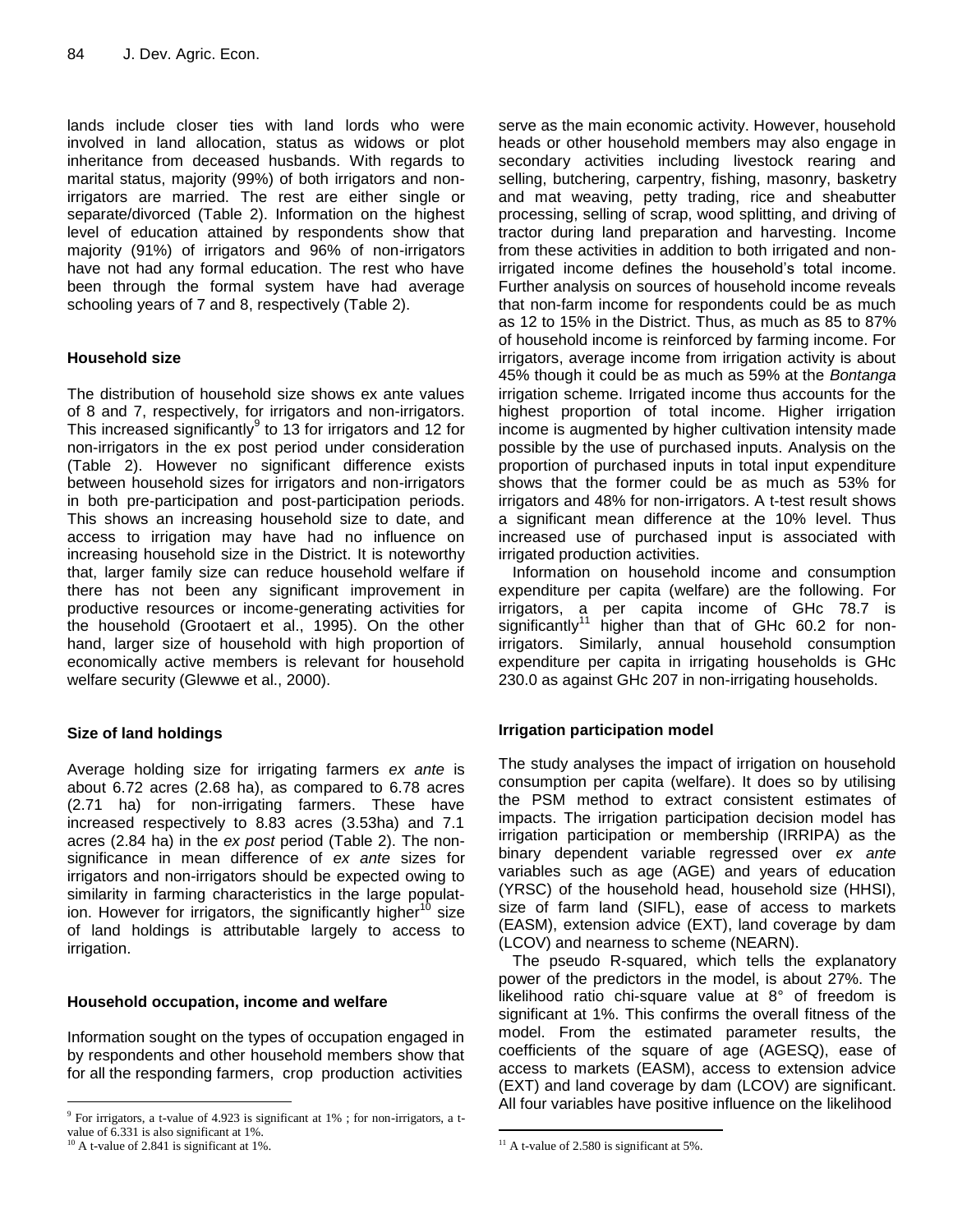of participation in the irrigation project. At higher ages of household heads, a unit addition to age significantly improves the probability of participation by 0.001. This is possibly so owing to the fact that older farmers might possess richer farming experience that could be easily harnessed for improved irrigation activity. Ease of access to product markets increases the probability of participation in irrigation project by 0.164. *Ex ante* access to extension services also raises the likelihood of irrigation participation by 0.309. As known from secondary information in the study areas, victims of negative effect of dam construction are much more likely to be allocated lands than all others. The dummy variable, land coverage by dam (LCOV), shows itself as the factor influencing membership in irrigation most (0.537). A study by Adeoti et al. (2007) on adoption of treadle pumps and poverty impact in Ghana, also found extension and markets as significant determinants of *ex ante* participation in treadle pump irrigation. The buttressing outcome of their study shows the importance of access to extension and markets in the dissemination of irrigation technology.

The extraction of irrigation's impact on farm income and hence consumption expenditure per capita is therefore based on the predicted probabilities of participation (from the irrigation participation model). In this respect, for ease of demonstration but without loss of generality for the conclusions, the irrigation participation model is not specified formally in this study and the results are not presented in tabular form as usually done. However, the results are discussed briefly above.

# **Estimated average irrigation effect on irrigators**

The average treatment effect on the treated (ATT) using nearest neighbour matching is described as follows. It follows that access to irrigation technology increases cropping intensity by 73.6% for rice, 32.1% for pepper and 33.3% for okro. With regards to crop yield<sup>12</sup> impacts, access to irrigation improves yield of rice by 432.4 kg/acre (1.08 t/ha) and pepper by 389.5 kg/acre (0.97 t/ha). In the presence of markets, improved yields owing to access to irrigation translate into higher incomes and hence higher household consumption expenditure per capita. Annual gross margin per acre improvements in farm income is estimated at GH*¢* 88.8.

In the absence of PSM, simple difference in the means of cropping intensity, yield and income between irrigators and non-irrigators could either overestimate or underestimate the impact measure. In verifying the extent of such a bias in the study, the estimated average treatment effects on the treated is compared with estimates from simple difference in means. The biases generated from the comparison are presented. The results show that without PSM, simple mean differencing could under-

 $\overline{a}$ 

estimate cropping intensities of rice and okro by 3.6 and 5.2% respectively, while overestimating that of pepper by 3.2%. Similarly, rice yield could be over-estimated by 275.7 kg/acre (0.69 t/ha) and pepper yield underestimated by 0.5 kg/acre (0.001 t/ha). Gross margin per acre per year could also be overestimated by GH¢ 27.7. An overestimation arises from a positive bias because expected outcome of non-irrigators given participation (benefit) in irrigation project is higher than the expected outcome given non-participation in the project. The other way round, holds for underestimation (negative bias). Given that, non-irrigators have no physical participation in irrigation project, they may enjoy indirect benefits (spill over effects) through access to improved seed varieties (e.g. rice) and technical knowledge from their colleague irrigators, in typically homogeneous communities. The higher the benefits relative to non-participation outcome, the greater the bias, and vice versa.

The gain in yield of irrigated rice (1.1 t/ha) is found to compare well with an upper bound value of 1.5 t/ha gain in cereal yield in a study by Hussain and Hanjra (2003). Evidence of cropping intensity impacts can also be found in a "with and without" study by Hussain and Hanjra (2003), and Hussain and Giordano (2004). Their studies show that gain in cropping intensity on irrigated settings could be in the range of 11 to 74%, which compares well with this study"s (32 to 74%) for all crops. These results give credence to the fact that production-based impact of irrigation can be transmitted through a cropping intensityyield-income channel in the *Tolon-Kumbungu* district, thereby impacting positively on household consumption expenditure per capita.

The implication of improved and stable household income as well as improved food availability due to irrigated production for household consumption expenditure per capita (welfare) is enormous. The results show that the average value of household durables for irrigators is significantly higher than non-irrigators. Thus, the acquisition of household durables positively correlates with irrigation use. Owing to the fact that irrigated income make up a substantial part of household income (30 to 59%), the former may play a substantial role in the acquisition of household durables such as radio, bicycle and motor.

The welfare-enhancing role of irrigation is also ascertained by analysing intra-household number of food deficit days averagely per week in both dry and rainy seasons as well as the months in the year households experience food shortages. The empirical results show that, the food deficit days per week in the dry season for both irrigators and non-irrigators are not significantly different from each other (1 day/week). Thus, for a day out of the whole week, both irrigating and non-irrigating households will suffer to get their normal meals, and may have to forgo it. However, in the rainy season, nonirrigating households suffer food shortages in more than 2 days. Their irrigating counterparts only experience such

<sup>&</sup>lt;sup>12</sup> Secondary data show that 1bag of rice = 84kg; 1 bag of pepper = 45kg; 1 bucket of okro  $= 8.5$ kg.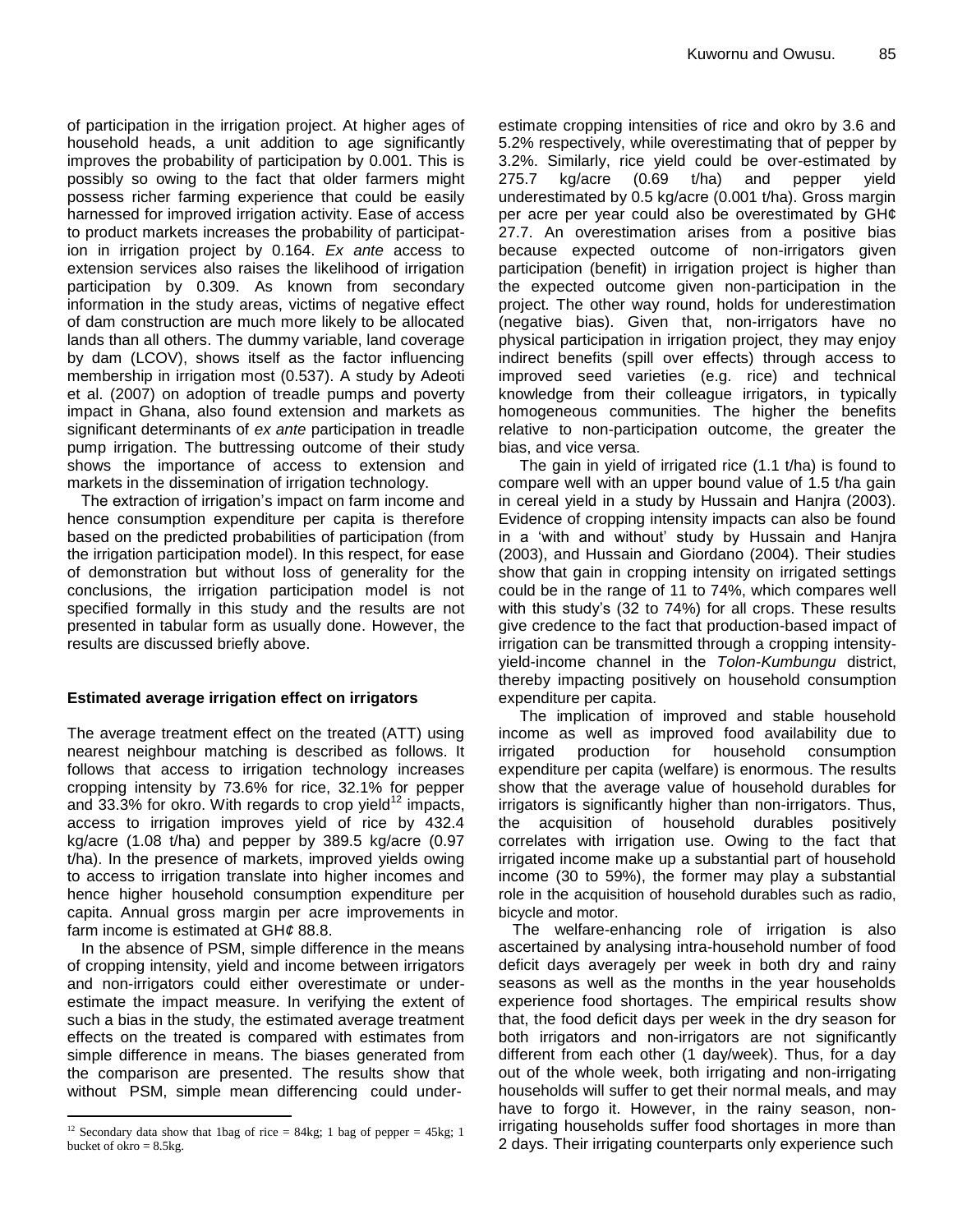

**Figure 1.** Months in which farmer households experience food shortages.

shortages in 1 day. From these results, it is deciphered that households suffer food deficit more in the rainy season and the intensity of the deficit is more in nonirrigating households than irrigating households. Thus non-irrigating households in the district are much welfareconstrained in the rainy season than irrigating households. This is generally seen from Figure 1, which shows the months in which households experience food shortages in the whole year. Household food shortages are concentrated between the months of May and August. The rainy season period presents much welfare problems because, in most of the areas, the unimodal rainfall regime dictates the seasonality in agricultural production activities in general. Farmers do extensive cultivation in the rainy season from May to September/October.

At the end of the rainy season as well as most parts of the dry season, farmers have enough food stuff from the season's harvest to rely on. However, at the beginning and thick of the rainy season periods, farm households already have exhausted the food stock. This reduces food availability for such house-holds, hence the deficit or shortage patterns observed. Access to irrigation water in the dry spells is therefore crucial for households in overcoming seasonality in food availability and incomes. Thus the observed less welfare-constrained irrigating households can be attributed to irrigation access and use. Irrigation is touted to make the most impact within a certain kind of environment. As highlighted from literature (Inocencio et al., 2005), in spite of irrigation being the primary trigger of impacts, good management and access to production and marketing resources are crucial for realising maximum impacts. The traces of food unavailability in some periods of the year within irrigating households cast doubts about the potency or efficiency in provision of support services in the irrigation areas. Ideal conditions should significantly improve upon welfare in irrigating households year-round.

# **Impact of irrigation on household consumption expenditure per capita (welfare)**

The result from this model (Table 3) seems to be the best amongst the six competing specifications of the model. The adjusted R-squared shows the highest predictive power of the exogenous variables (30.66%), for a crosssectional data of this nature. Thus close to one-third of the variation in household welfare is significantly explained by the variation in the explanatory variables, by virtue of its association with them. The value of the Fstatistic (18.497) is significant at 1% showing a high fit for the model. Thus, at least one of the exogenous variables significantly explains the variation in household welfare. The irrigation dummy (IRRI) also is significant at the 1% level. Thus, irrigation significantly account for household welfare in a positive manner (0.060).

In models with mixed functional forms (variables with mixed functional relationships), the elasticities of the variables are not directly interpretable from the raw coefficient estimates. To be able to do that, further computation is necessary. Gujarati (1992) summarises a number of approaches specific to the functional relationship underlying the variables. From Table 3, the significant variables explaining household welfare include age of the household head, access to informal credit, access and use of irrigation technology, ease of access to markets and log of non-irrigated income per capita. The relation underlying the association between each of the first four variables and log of consumption expenditure per capita is that of Log-ln (Gujarati, 1992). The relation for the last variable is log-linear for which direct elasticity interpretation is possible. For a Log-ln relation, the elasticity is computed as the product of the average value of the explanatory variable and its marginal value. Table 4 gives the elasticities of welfare variables with respect to the significant variables in the model.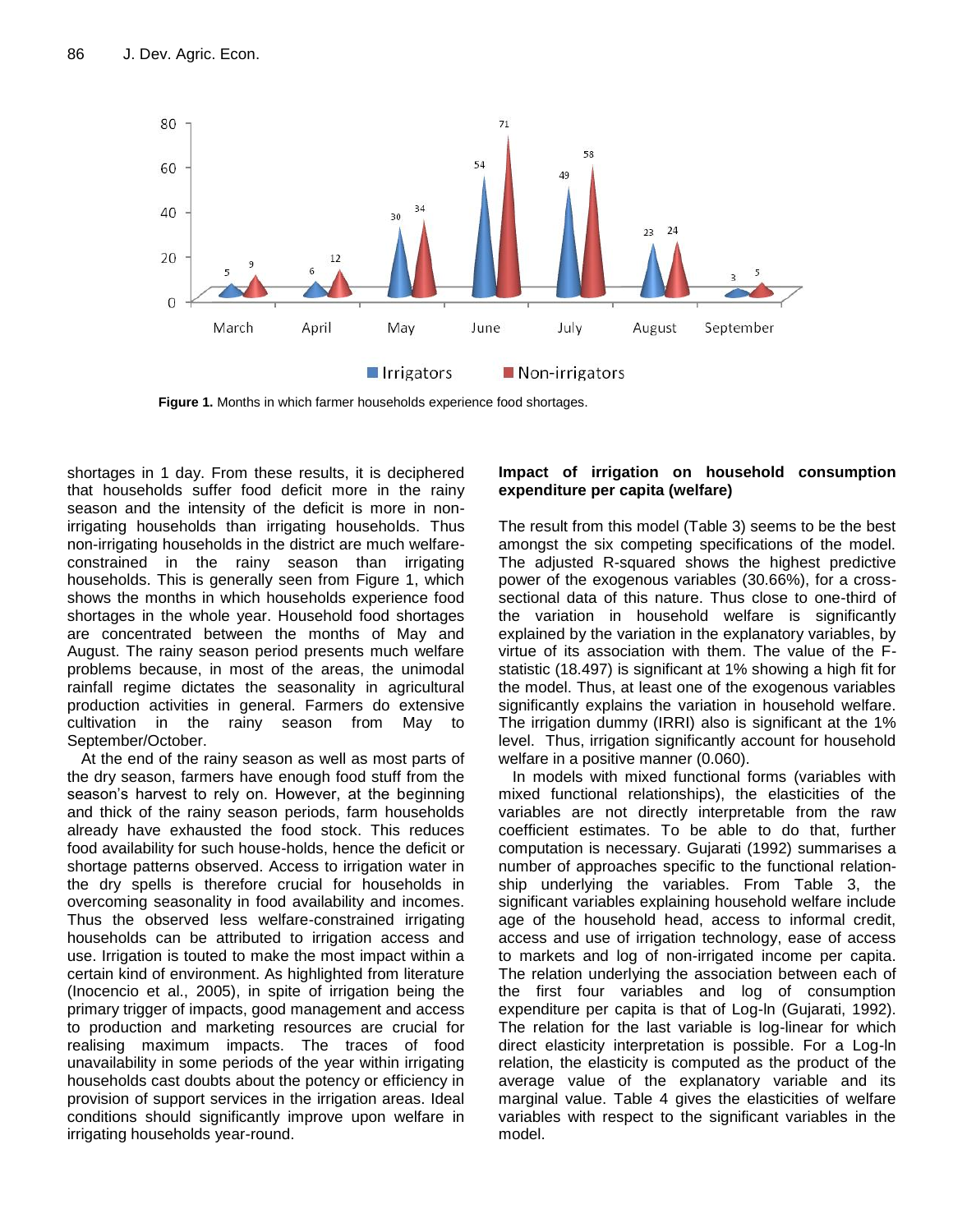**Table 3.** Ordinary least squares regression (OLS) estimates of the impact of irrigation on consumption expenditure per capita (welfare).

| Method: Least Squares                                            |                    |                         |                         |                |  |  |  |  |  |
|------------------------------------------------------------------|--------------------|-------------------------|-------------------------|----------------|--|--|--|--|--|
| Included observations: 278                                       |                    |                         |                         |                |  |  |  |  |  |
| White Heteroskedasticity-Consistent Standard Errors & Covariance |                    |                         |                         |                |  |  |  |  |  |
| Variable                                                         | <b>Coefficient</b> | Std. Error              | t-Statistic             | Prob.          |  |  |  |  |  |
| <b>LCONSPC</b>                                                   |                    |                         |                         |                |  |  |  |  |  |
| C                                                                | 2.091743           | 0.093936                | 22.26778                | 0.0000         |  |  |  |  |  |
| AGE                                                              | $-0.003270$        | 0.001067                | $-3.064711$             | $0.0024***$    |  |  |  |  |  |
| <b>AICRE</b>                                                     | 0.045335           | 0.021051                | 2.153557                | $0.0322**$     |  |  |  |  |  |
| <b>IRRI</b>                                                      | 0.060132           | 0.019272                | 3.120169                | $0.0020***$    |  |  |  |  |  |
| EASM                                                             | 0.041327           | 0.023498                | 1.758716                | $0.0798*$      |  |  |  |  |  |
| <b>SCUL</b>                                                      | $-0.002571$        | 0.002171                | $-1.184360$             | 0.2373         |  |  |  |  |  |
| <b>LGLIVS</b>                                                    | $-0.015162$        | 0.011158                | $-1.358818$             | 0.1753         |  |  |  |  |  |
| <b>LGNIINCPC</b>                                                 | 0.222430           | 0.040738                | 5.460045                | $0.0000***$    |  |  |  |  |  |
| 0.324115<br>R-squared                                            |                    | Mean dependent variable | 2.297901                |                |  |  |  |  |  |
| Adjusted R-squared<br>0.306593                                   |                    |                         | S.D. dependent variable |                |  |  |  |  |  |
| S.E. of regression                                               | 0.149881           | Akaike info criterion   |                         | $-0.929592$    |  |  |  |  |  |
| Sum squared residuals                                            | 6.065388           | Schwarz criterion       |                         | $-0.825200$    |  |  |  |  |  |
| Log likelihood                                                   | 137.2132           | <b>F-statistic</b>      |                         | 18.49665       |  |  |  |  |  |
|                                                                  |                    | Prob(F-statistic)       |                         | $0.000000$ *** |  |  |  |  |  |

\*\*\*, \*\* and \* show significance at 1, 5 and 10% respectively. Source: survey, 2008.

From Table 4, a percentage increase in household nonirrigated income increases household welfare by 0.222%. As expected, income is a major determinant of household expenditures (Davis, 1982). An increase in the age of the household head by 1 year rather decreases household welfare by 0.168%. Access to irrigation technology improves household welfare by a margin of 0.029% compared to 0.27% increase in a study by Bhattarai and Narayanamoorthy (2003). The lower poverty elasticity of irrigation may largely be due to differing variations in the potency of the host of factors that enhance impacts (McCartney et al., 2005). The finding of Hussain (2005) is also consistent with the present results in that; just like in this study, Hussain (2005) finds irrigation as a significant positive determinant of expenditures (negative determinant of poverty). Similarly, a study by Andersson et al. (2006) finds irrigation as playing a welfare-enhancing role for lowland households but becomes welfare-constraining for households upland. The implication is that, a certain conducive environment is needed for irrigation impacts to be realised. Ease of access to markets is also found to increase household welfare by 0.026%. With regards to informal credit facility, access to such a facility enhances welfare by a margin of 0.027%.

Non-irrigated income makes the maximum contribution to household consumption expenditure per capita (welfare) followed by access to irrigation. Irrigation does not explain welfare variation as much as non-irrigated income per capita does, because of the heavy dependence of both irrigators and non-irrigators on direct

consumption of expanded scale upland farm produce and incomes as compared to irrigated produce. Upland size holdings could be more than three times irrigated size holdings and output could be substantial.

The estimates of irrigation impact on household consumption expenditure per capita (welfare) by PSM estimation techniques (that is, bias-corrected estimates from all three methods) are summarised in Table 5. The magnitude of irrigation impact on household welfare from the perspective of PSM is about GH¢24.9 to GH¢28.3 per capita. Here only estimates from the stratification and nearest neighbour estimators are significant. However, the estimate from the kernel method was insignificant. It is worth nothing that these estimates are however not entirely bias-free, as unobservable biases could still be present.

The results of analysing irrigation"s impact on household consumption expenditure per capita in a switching regression framework are presented in Table 6. The model very fit at the 1% level. Thus, the variation in consumption expenditure per capita is significantly explained by the variation in at least one of the independent variables. Again the independence of the regime and outcome equations is valid given the non-rejection of the alternative hypothesis of independent equations; hence a justifiable basis for sample separation. However,

the correlation coefficients ( $\rho_i$ ) are not significant at the

conventional 10% level, meaning that an individual who chooses to be in any of the farming regimes, do no better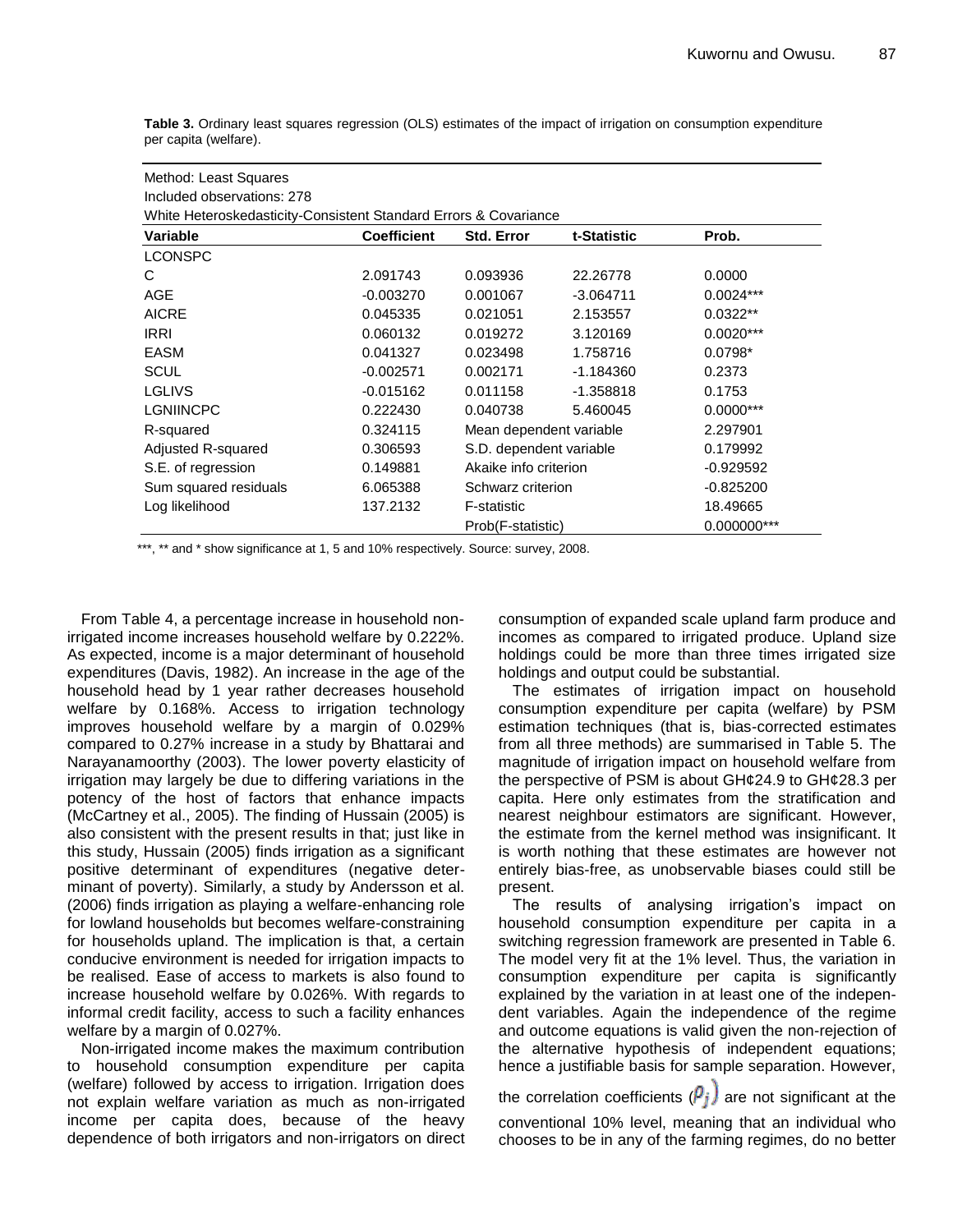| Table 4. Elasticities of significant variables. |  |
|-------------------------------------------------|--|
|-------------------------------------------------|--|

| Variable         | <b>Coefficient</b> | Average value            | <b>Elasticity</b> |
|------------------|--------------------|--------------------------|-------------------|
| AGE              | $-0.00327$         | 51.52758621              | -0.168            |
| <b>AICRE</b>     | 0.045335           | 0.602836879              | 0.027             |
| EASM             | 0.041327           | 0.617241379              | 0.026             |
| <b>IRRI</b>      | 0.060132           | 0.482758621              | 0.029             |
| <b>LGNIINCPC</b> | 0.22243            | $\overline{\phantom{0}}$ | 0.222             |
|                  |                    |                          |                   |

**Table 5.** Estimates of irrigation impact (ATT) by PSM.

| <b>Variable</b>                                          | <b>Matching method</b> | No. of treatment No. of controls |     | ATT  | t (S.E)         |
|----------------------------------------------------------|------------------------|----------------------------------|-----|------|-----------------|
|                                                          | Stratification         | 140                              | 148 | 24.9 | 1.722**(14.489) |
| Household consumption expenditure per<br>capita( $GH$ ¢) | Nearest Neighbour      | 140                              | 55  | 28.3 | 1.514*(18.719)  |
|                                                          | Kernel                 | 140                              | 148 | 18.7 | 0.970(19.293)   |

\*\* & \* show significance at 5% and 10% levels, respectively. Figures in parenthesis are standard errors.

or worse (welfare-wise) than a random individual from the same sample will do. These findings demonstrate possible insignificant effect of unobservable factors on household consumption expenditure per capita.

The significant determinants of household consumption expenditure per capita, from the results include household dependency ratio, per capita household income, size of livestock, household head"s age, extension frequency and market access. In both farming regimes, unsurprisingly, the addition of a dependant to a household significantly reduces per capita household consumption expenditure. However, the reduction in consumption expenditure as a result of a unit increase in the dependency ratio is more in non-irrigating households (GH¢14.30) than in irrigating households (GH¢5.40). This observed negative correlation between dependency ratio and consumption expenditure is consistent with the findings of Fofack (2002) and Bigsten et al. (2003), who observed negative determination of expenditures in African households. Indeed irrigation may help ameliorate the negative welfare effects of rising household dependency ratios. Similarly but positively, per capita household income significantly explains for the variation in household consumption expenditure. A cedi increase in income per capita leads to a  $GH¢1.30$  and  $GH¢0.60$ increase in per capita expenditures of irrigating and nonirrigating households, respectively. Irrigation's contributeion to household welfare is thus carried through per capita household income by way of increased farm income. Size of livestock however was only significant for irrigating households, taking a negative sign. The lower livestock holdings (average 3TLUs) of irrigators may possibly account for this realisation (Table 2). The variable household head"s age is found to correlate negatively with expenditure per capita only for the nonirrigating farmers. The results show that when the head"s age increases by one year, non-irrigation household expenditures reduces by GH¢2.70. This is corroborated by the findings of Asiimwe and Mpuga (2007) of the negative welfare consequences associated with ageing household heads. The two institutional variables (extension and market access) included in the model are both significant at the 1% level, but for only the nonirrigating group. These are frequency of extension services delivery and market access. Enhanced access to these support services improves household welfare by GH¢28.30 and GH¢51.50, respectively.

Predicted household expenditure per capita for irrigators (*YWirrig*) and non-irrigators (*YWnoirrig*) are presented in Table 7. Average values for the two regimes show that irrigating households have higher household consumption expenditure per capita than non-irrigating households. The magnitude of irrigation impact on household consumption expenditure per capita is estimated at GH¢23.70, which is significant at 1%.

In Table 8, impact estimates from the three main analytical methods employed in the study have been presented. Clearly the range of estimates of irrigation"s impact on household consumption expenditure is positive (GH¢ 5.40 to GH¢ 28.30). Thus, the gain in household consumption expenditure per capita  $(GH\varphi)$  using the different methodologies are as follows: Propensity Score Matching (GH¢24.90 to GH¢28.30), Ordinary Least Squares (GH¢ 5.40), and Switching Regression (GH¢ 23.70). However, the difference in the magnitude of these estimates for each technique is ascribed to the underlying assumptions and robustness of each of these methodologies employed in the study. In the model specification for OLS regression, exogenous regressors render estimated parameters (viz. irrigation parameter) unbiased. However, under the scenario of non-random irrigation access and endogenous regressors, the presence of both observable and unobservable biases undermines the OLS regression estimate. Controlling for the observable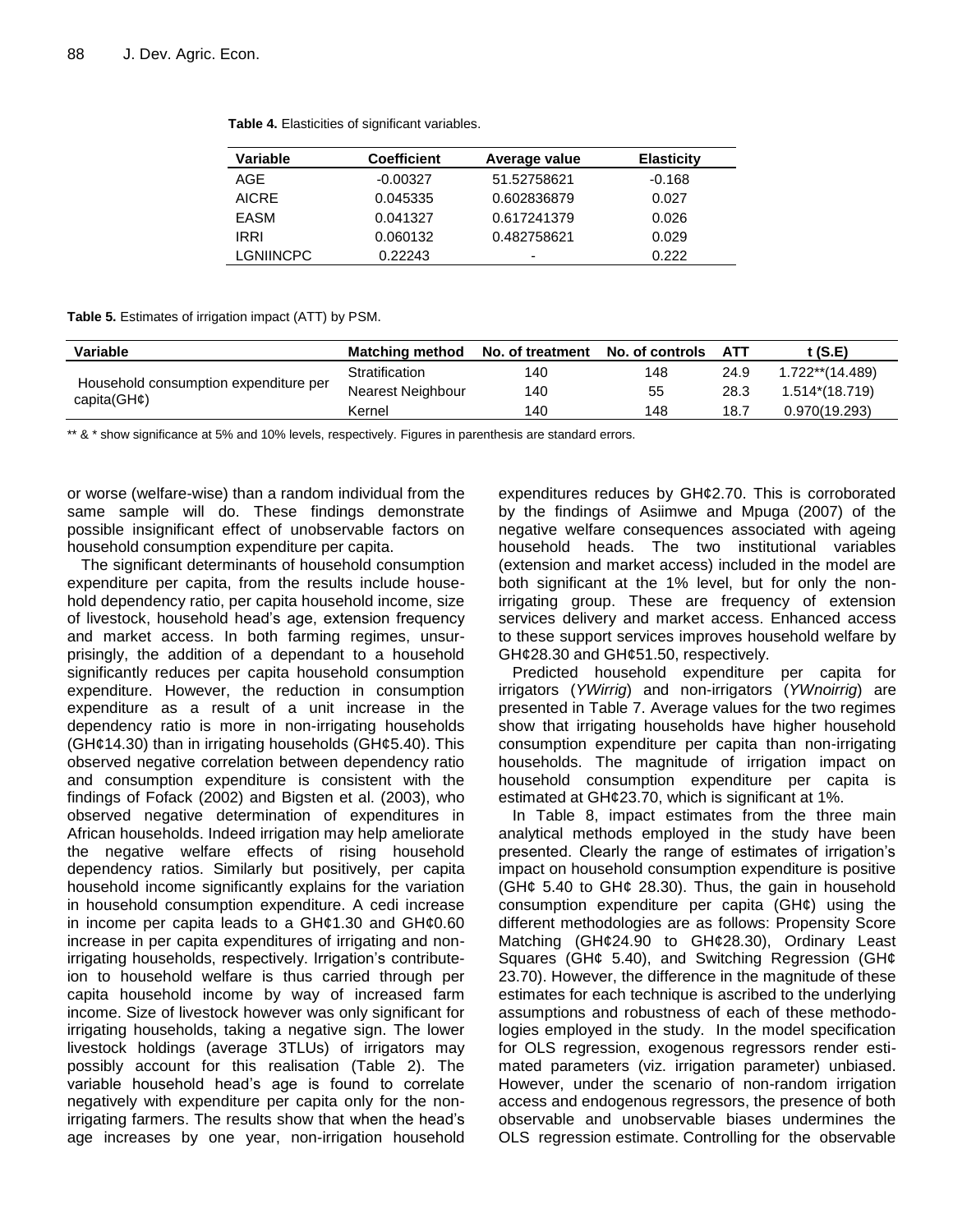|                           | Coef.       | Std. Err. | z       | p >  z                   | [95% Conf.   | <i>intervall</i>            |
|---------------------------|-------------|-----------|---------|--------------------------|--------------|-----------------------------|
| Conspc_1                  |             |           |         |                          |              |                             |
| age                       | $-1.040455$ | 0.754137  | -1.47   | 0.140                    | $-2.42304$   | 0.342131                    |
| yrsch                     | 3.723425    | 2.428748  | 1.53    | 0.125                    | -1.036834    | 8.483684                    |
| depart                    | $-5.395617$ | 2.639507  | $-2.04$ | 0.041                    | $-10.56896$  | $-0.222278$                 |
| <b>Sizlives</b>           | $-3.451156$ | 1.721362  | $-2.00$ | 0.045                    | -6.824963    | $-0.077349$                 |
| Sregl                     | $-50.03615$ | 62.53433  | $-0.80$ | 0.424                    | $-172.6012$  | 72.52889                    |
| Sreglsq                   | $-20.93511$ | 39.96572  | $-0.52$ | 0.600                    | -99.26648    | 57.39627                    |
| Frext                     | .3040319    | 4.857929  | 0.06    | 0.950                    | $-9.217333$  | 9.825397                    |
| Easm                      | 1.376892    | 13.07574  | 0.11    | 0.916                    | -24.25109    | 27.00487                    |
| Incpca                    | 1.299856    | 0.097586  | 13.32   | 0.000                    | 1.108591     | 1.491122                    |
| _cons                     | 238.0603    | 43.54728  | 5.47    | 0.000                    | 152.7092     | 323.4114                    |
| conspc_0                  |             |           |         |                          |              |                             |
| age                       | -2.673779   | 0.946971  | $-2.82$ | 0.005                    | -4.529807    | -0.817750                   |
| yrsch                     | $-3.726122$ | 4.841515  | $-0.77$ | 0.442                    | $-13.21532$  | 5.763073                    |
| depart                    | -14.34833   | 6.028058  | $-2.38$ | 0.017                    | $-26.1631$   | $-2.533551$                 |
| Sizlives                  | $-0.162759$ | 2.17069   | $-0.07$ | 0.940                    | -4.417233    | 4.091714                    |
| Sregl                     | $-17.4295$  | 14.57337  | $-1.20$ | 0.232                    | -45.99279    | 11.13379                    |
| Sreglsq                   | 1.001636    | 1.177057  | 0.85    | 0.395                    | -1.305353    | 3.308625                    |
| Frext                     | 28.29583    | 8.064421  | 3.51    | 0.000                    | 12.48986     | 44.10181                    |
| Easm                      | 51.4761     | 18.51212  | 2.78    | 0.005                    | 15.19301     | 87.75919                    |
| Incpca                    | 0.577828    | 0.341902  | 1.69    | 0.091                    | $-0.092288$  | 1.247944                    |
| cons                      | 336.0128    | 62.23895  | 5.40    | 0.000                    | 214.0267     | 457.9989                    |
| <b>Irripa</b>             |             |           |         |                          |              |                             |
| age                       | $-0.021477$ | 0.023422  | $-0.92$ | 0.359                    | $-0.067383$  | 0.0244284                   |
| yrsch                     | 0.153855    | 0.075854  | 2.03    | 0.043                    | 0.005184     | 0.3025262                   |
| depart                    | 0.338528    | 0.098936  | 3.42    | 0.001                    | 0.1446311    | 0.5324545                   |
| Sizlives                  | 0.106954    | 0.520836  | 2.05    | 0.040                    | .0048717     | 0.2090358                   |
| Sregl                     | -4.468184   | 1.538029  | $-2.91$ | 0.004                    | $-7.482665$  | $-1.453703$                 |
| Sreglsq                   | 0.284658    | 0.117751  | 2.42    | 0.016                    | 0.0538694    | 0.5154462                   |
| Frext                     | 0.641682    | 0.332729  | 1.93    | 0.054                    | $-0.0104567$ | 1.29382                     |
| Easm                      | $-0.545694$ | 0.299750  | $-1.82$ | 0.069                    | $-1.133194$  | 0.041807                    |
| Incpca                    | 0.018514    | 0.006526  | 2.84    | 0.005                    | 0.005723     | 0.031304                    |
| Landc                     | 1.903448    | 0.900115  | 2.11    | 0.034                    | 0.139255     | 3.66764                     |
| distan                    | .0886413    | 0.173973  | 0.51    | 0.610                    | -0.252339    | 0.429622                    |
| _cons                     | 2.020974    | 1.312643  | 1.54    | 0.124                    | $-0.551759$  | 4.593707                    |
| $/$ lns1                  | 4.296445    | 0.060059  | 71.54   | 0.000                    | 4.17832      | 4.414158                    |
| /lns2                     | 4.599193    | 0.058115  | 79.14   | 0.000                    | 4.48529      | 4.713095                    |
| /r1                       | 16.40356    | 350.7269  | 0.05    | 0.963                    | -671.0086    | 703.8157                    |
| /r2                       | $-0.315612$ | 0.461859  | $-0.68$ | 0.494                    | $-1.22084$   | 0.589616                    |
| sigma_1                   | 73.43826    | 4.410617  |         |                          | 65.28301     | 82.61227                    |
| Sigma_1                   | 99.40402    | 5.776814  |         |                          | 88.70269     | 111.3964                    |
| $rho_1$                   | 1           | 7.87e-12  |         |                          | -1           | 1                           |
| $rho_2$                   | $-0.305534$ | 0.418744  |         |                          | $-0.839902$  | .5296192                    |
| LR test of indep. eqns. : |             |           |         | chi-square $(1) = 14.48$ |              | prob> chi-square = $0.0001$ |

**Table 6.** Switching regression model of the impact of irrigation on consumption expenditure per capita (welfare).

*Prob > chi-square = 0.0000. Endogenous switching regression model Number of obs = 288. Log likelihood = - 1699.3154. Wald chi-square (9) = 276.86.*

biases in a propensity score matching (PSM) framework markedly improves the impact estimate within a range of

GH¢ 24.90 to GH¢ 28.30. Additional bias-correction (unobservables) of the impact estimate is attempted within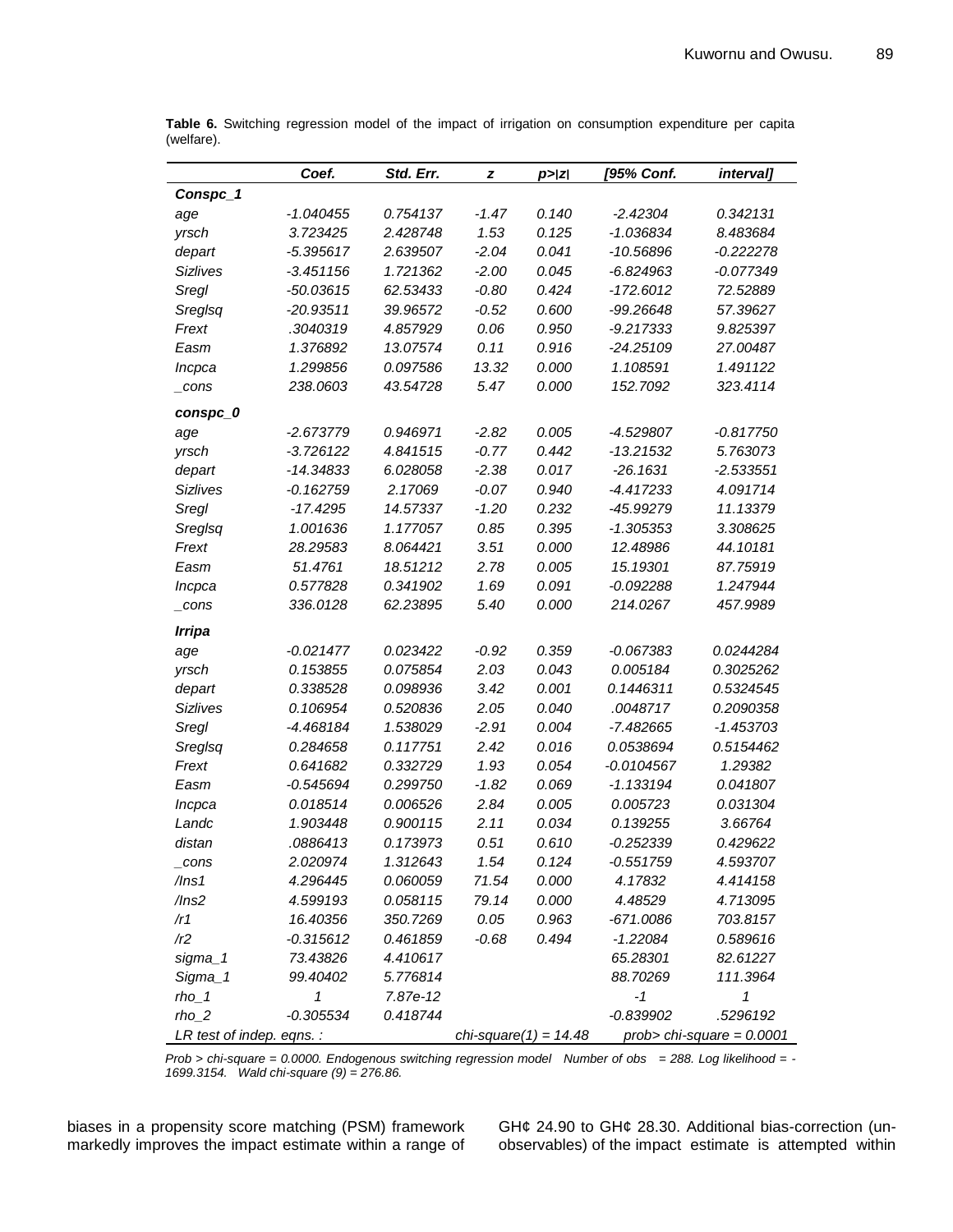|                                                             | Two-sample t test with equal variances |                   |                        |           |                        |                      |  |
|-------------------------------------------------------------|----------------------------------------|-------------------|------------------------|-----------|------------------------|----------------------|--|
| <b>Variable</b>                                             | <b>Obs</b>                             | Mean              | Std. Err.              | Std. Dev. |                        | [95% Conf. interval] |  |
| Ywirrig                                                     | 140                                    | 230.7583          | 8.407827               | 99.48276  | 214.1345               | 247.3821             |  |
| Ywnoi~g                                                     | 150                                    | 207.0845          | 5.56801                | 68.19391  | 196.0821               | 218,087              |  |
| Combined                                                    | 290                                    | 218.5132          | 5.016561               | 85.42896  | 208.6396               | 228.3869             |  |
| diff                                                        |                                        | 23.67378          | 9.959284               |           | 4.071564               | 43.27599             |  |
| $diff = mean(Ywirrig) - mean(Ywroirrig)$<br>2.3771<br>$t =$ |                                        |                   |                        |           |                        |                      |  |
| H <sub>o</sub> : diff = $0$                                 |                                        |                   |                        |           | degrees of freedom $=$ | 288                  |  |
|                                                             |                                        |                   |                        |           |                        |                      |  |
| $H_a$ : diff $< 0$                                          |                                        |                   | $H_a$ : diff !=0       |           |                        | $H_a$ : diff $>0$    |  |
|                                                             |                                        | $pr(T0) = 0.9909$ | $pr(I) >  t $ = 0.0181 |           | $pr(T>t) = 0.0091$     |                      |  |

**Table 7.** Test of predicted welfare with endogenous switching.

**Table 8.** Gain in household consumption expenditure per capita (GH¢) as a result of irrigation participation

| Variable                                                             | OLS  | <b>PSM</b>       | rearession<br>Switchina |
|----------------------------------------------------------------------|------|------------------|-------------------------|
| Gain in household consumption expenditure per capita<br>$(GH\alpha)$ | 5.40 | 28.301<br>I24.90 | 70                      |

Gain in Per capita consumption (GH¢) for the OLS model is computed as the elasticity of the irrigation variable in the per capita consumption model multiplied by the average per capita expenditure of non-irrigating households.

an endogenous switching regression framework, yielding an estimate of GH¢ 23.70. However, the results of the switching regression framework did not indicate a significant bias from unobservable factors. The resultant estimate is therefore not significantly different from that obtained from the PSM framework. However, it comes out that the use of the OLS estimator with its underlying assumptions possibly understates the impact estimate. Robust irrigation impact estimate is adjudged to lie in the neighbourhood of GH¢ 23.70 to GH¢ 28.30.

# **Conclusions**

This study analyses the impact of irrigation access on consumption expenditure per capita in farm households in *Tolon-Kumbungu* district in Northern Ghana. The socio-economic profile suggests that there is an ageing farmer population, with irrigation being male-dominated. Most farmers are illiterates, which has implications for interpretation, adoption and use of technical knowledge. There is an increasing size of household to date that is unrelated to access to and use of irrigation technology. Irrigators possess larger size of land holding owing to access to irrigation or membership in irrigation project. Farmer households are largely agro-based with most part of their household income on account of farm income. Irrigation income also accounts for more than half of farm income. Irrigating households enjoy higher incomes and "better" welfare (household consumption per capita) than non-irrigating households. Welfare permeates in food availability, higher income and acquisition of household durables (e.g. radio, bicycle, motor).

Irrigation membership in the *Tolon-Kumbungu* district is governed by four main factors: Age (square), ease of access to markets, access to extension advice, and coverage of one"s land or livelihood by dam construction. Consistent with secondary knowledge, land coverage by dam most predict irrigation membership. Irrigation access is found to impact significantly on both production- and market-based impacts. Production-based impacts include cropping intensity and yield whiles market-based impact include income (gross margin).

This study applied a propensity score matching (PSM) approach and regression analysis (ordinary least squares and switching regression) to ascertain that, pro-poor irrigation investment in the rural savannah region of Ghana is justified due to significant irrigation contribution to consumption expenditure per capita in farm households. The results also show some differences in the impacts of irrigation access on household consumption expenditure per capita due to differences in the methodologies employed.

The impact estimates from the three main analytical methods employed in the study have been presented. Clearly the range of estimates of irrigation"s impact on household consumption expenditure is positive (GH¢ 5.40 to GH¢ 28.30). Thus, the gain in household consumption expenditure per capita (GH¢) using the different methodologies are as follows: Propensity Score Matching (GH¢24.90 to GH¢28.30), Ordinary Least Squares (GH $\phi$  5.40), and Switching Regression (GH $\phi$ ) 23.70). However, the difference in the magnitude of these estimates for each technique is ascribed to the underlying assumptions and robustness of each of these methodologies employed in the study. In the model specification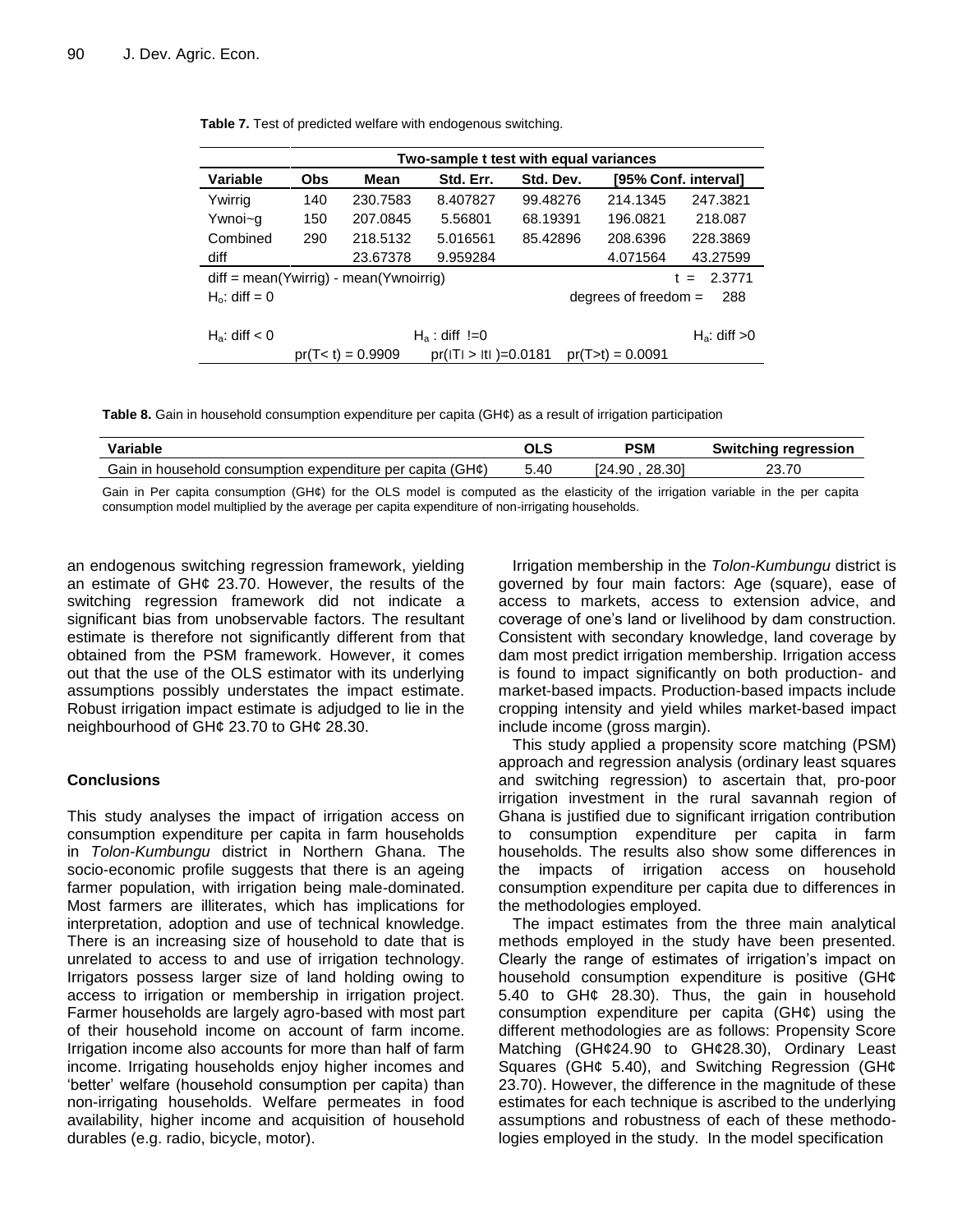for OLS regression, exogenous regressors render estimated parameters (namely. irrigation parameter) unbiased. However, under the scenario of non-random irrigation access and endogenous regressors, the presence of both observable and unobservable biases undermines the OLS regression estimate. Controlling for the observable biases in a propensity score matching (PSM) framework markedly improves the impact estimate within a range of GH¢ 24.90 to GH¢ 28.30. Additional bias-correction (un-observables) of the impact estimate is attempted within an endogenous switching regression framework, yielding an estimate of GH¢ 23.70. However, the results of the switching regression framework did not indicate a significant bias from unobservable factors. The resultant estimate is therefore not significantly different from that obtained from the PSM framework. However, it comes out that the use of the OLS estimator with its underlying assumptions possibly understates the impact estimate. Robust irrigation impact estimate is adjudged to lie in the neighbourhood of GH¢ 23.70 to GH¢ 28.30.

A result worth noting (in the Switching Regression Model which we consider to be the most robust among the three approaches employed) is that per capita household income significantly explains for the variation in household consumption expenditure. In this respect, a cedi increase in income per capita leads to a GH¢1.30 and GH¢0.60 increase in per capita consumption expenditures of irrigating and non-irrigating households, respectively. Thus, irrigation"s contribution to household welfare (That is, per capita consumption expenditures) is thus carried through per capita household income by way of increased farm income.

The contributions of this study to the existing literature are two-fold: First, the paper makes an empirical contribution by estimating the magnitude of irrigation impacts on household consumption expenditure per capita conditional on access to an irrigation facility in a developing country. The findings add to the on-going debate of the role of irrigation on welfare among farm households; second, the paper makes a theoretical contribution by comparing the magnitude of the impacts of irrigation access on household consumption expenditure per capita using different methodologies: Propensity Score Matching approach, Ordinary Least Squares Regression, and Switching Regression. In this respect, the differences in the results of the irrigation impacts on household consumption expenditure using the different approaches may be due to the underlying assumptions and the robustness of the each of these models.

The recommendations from the study are as follows: Irrigation projects in the study area indeed have welfareenhancing roles and may have contributed to poverty reduction over the years of their existence. Pro-welfare irrigation investments in the study area are therefore justified. Efforts to rehabilitate current infrastructure and develop other dam sites in the rural savannah region should be intensified to broaden the scale of impacts.

Most formal irrigation schemes in Ghana are settlement

schemes and assignment of membership to such schemes is often purposive. Objective assessment of irrigation impacts on household welfare using a "with and without" framework must factor in the underlying process of irrigation assignment to capture consistent impacts.

### **REFERENCES**

- Adeoti, A., Barry, B., Namara, R., Kamara, A. and Titiati, A. (2007). Treadle pump irrigation and poverty in Ghana. Colombo, Sri Lanka: International Water Management Institute, Research Report 117.
- Andersson M, Engvall A, Kokko A (2006). Determinants of Poverty in Lao PDR. Stockholm School of Asian Studies and Economics, Working Paper 223.
- Asiimwe JB, Mpuga P (2007). Implication of Rainfall Shocks for Household Income and Consumption in Uganda. AERC Research Paper 168.
- Barker R, van Koppen B, Shah T (2000). A global perspective on water scarcity and poverty: Achievements and challenges for water resources management. Colombo, Sri Lanka: International Water Management Institute.
- Bhattarai M, Narayanamoorthy A (2003). Impact of Irrigation on Rural Poverty in India: An Aggregate Panel-Data Analysis, Water Policy 5, 443-458.
- Bigsten A, Kebede B, Shimeles A, Taddesse M (2003). Growth and Poverty Reduction in Ethiopia: Evidence from Household Panel Surveys. *World Development* 31(1): 87-106.
- Chambers R (1988). *Managing canal irrigation: Practical analysis from South Asia*. New Delhi: Oxford & IBH Publishing Co. Pvt. Ltd.
- Chambers R, Saxena NC, Shah T (1989). To the hands of the poor. Water and Trees. London: Intermediate Technology Publications.
- Chong A, Hentschel J, Saavedra J (2004). Bundling of Services and Household Welfare in Developing Countries using Panel Data: The Case of Peru. *Inter-American Development Bank, Research Working Paper Series*, 489.
- Cobb-Clark DA, Crossley T (2003). Econometrics for Evaluations: An Introduction to Recent Developments. The Economic Record, 79, 491-511.
- Comprehensive Assessment of Water Management in Agriculture (2007). Water for Food Water for Life, a Comprehensive Assessment of Water Management in Agriculture. London: Earthscan, and Colombo: International Water Management Institute.
- Datt G, Ravallion M (1998). Why have some Indian States Done Better than Others at Reducing Rural Poverty? Economica 65, 17-38.
- Davis, C. G. (1982). Linkages between Socioeconomic Characteristics, Food Expenditure Patterns, and Nutritional Status of Low Income Households: A Critical Review. American Journal of Agricultural Economics 64(5): 1017-1025.
- Dehejia RH, Wahba S (2002). Propensity Score-Matching Methods for Non-experimental Causal Studies. The Review of Economics and Statistics, 84(1): 151-161.
- Diao X, Nini PA, Guatam M, Keough J, Chamberlin J, You L, Puetz D, Resnick D, Yu B (2005). Growth Options and Poverty Reduction in Ethiopia: A Spatial economy-wide Model Analysis for 2004-15, DSG Discussion Paper No.20., IFPRI, Washington, DC.
- Fofack H (2002). The Nature and Dynamics of Poverty Determinants in Burkina Faso in the 1990s. Policy Research Working Paper, World Bank.
- Foltz JD (2004). Credit Market Access and Profitability in Tunisian Agriculture. Agricultural Economics 30, 229–240.
- Freeman HA, Ehui SK, Jabbar MA (1998). Credit constraints and smallholder dairy production in the East African highlands: application of a switching regression model. Agricultural Economics 19, 33-44.
- Friedlander, D. and Robins, P. K. (1995*).* Evaluating Program Evaluations: New Evidence on Commonly Used Non-experimental Methods. *American Economic Review*, 85: 923–37.
- Gebregziabher GG (2008). Risk and Irrigation Investment in a Semi-arid Economy. Department of Economics and Resource Management, Norwegian University of Life Sciences, Thesis No. 2008: 49.
- Ghana Irrigation Development Authority (GIDA) (2002). Small-scale